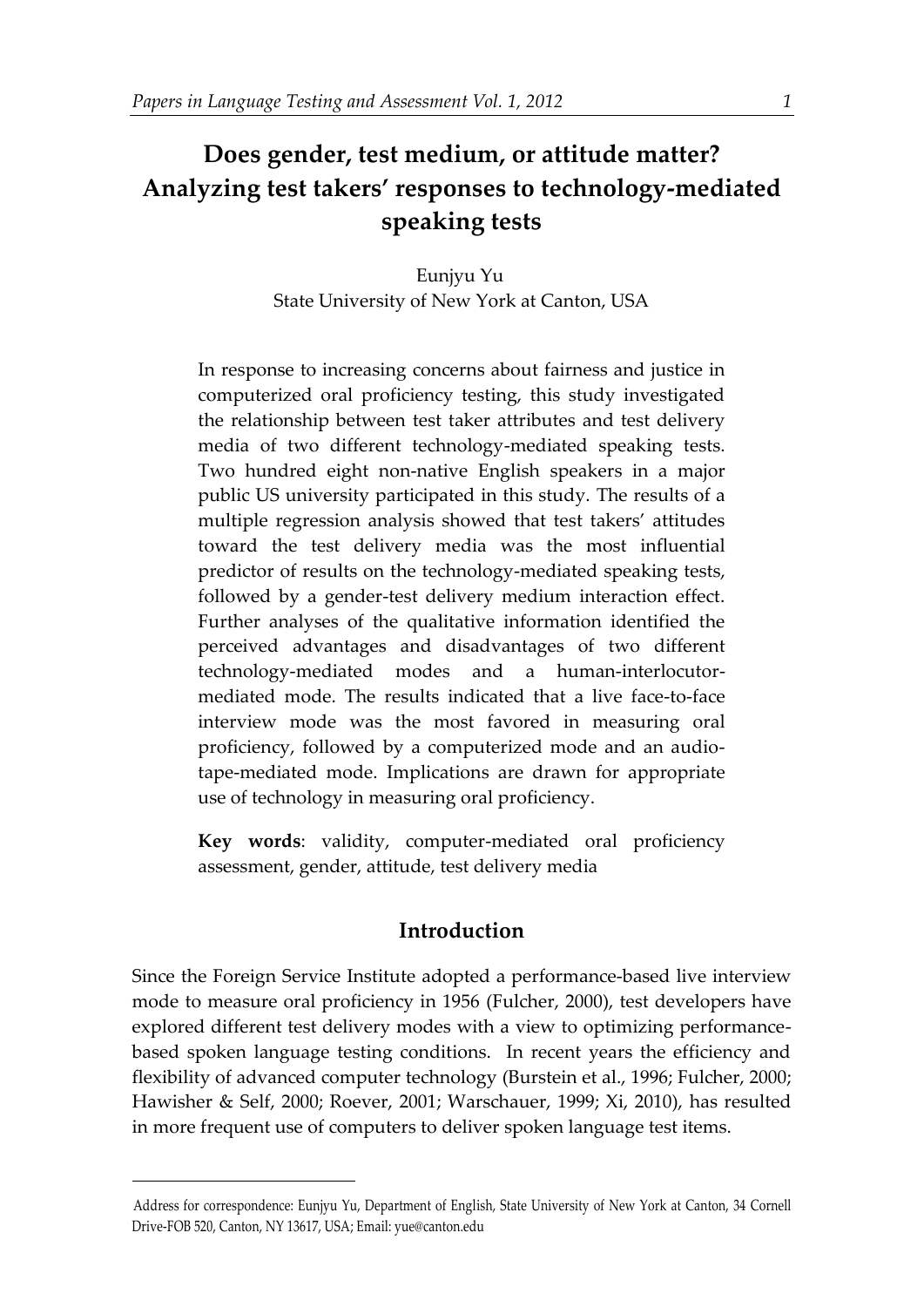With the soaring use of computer technology in the delivery of high stakes speaking tests comes a growing recognition of the need for data-driven validation of computerized speaking assessments (Brown, 2004; Burstein et al., 1996; Chapelle, 2001; Kenyon & Malabonga, 2001; Taylor et al., 1998). It cannot for example be assumed that such assessments function similarly with different groups of test takers or whether factors such as gender and attitude towards the test delivery medium have an impact on performance. This is the focus of the current study, which explores these issues on a speaking test delivered in different modalities with non-native speakers of English at a major public university in the United States.

Such an investigation, it will be argued, has an important role in guiding language test developers towards appropriate and well-informed use of technology, particularly computer technology, to measure communicative competence.

# **Background**

After World War II, the proficiency movement was introduced in foreign language assessment in the United States in recognition of the importance of functional language ability for U.S. government employees to perform certain target language tasks in real-life situations (American Council on the Teaching of Foreign Languages [ACTFL], 2009). As an outcome of the movement, in 1956, the Interagency Language Roundtable (ILR) adopted a face-to-face interview given that this mode situates a test taker in real-time interactions with one or more human interlocutors. In 1982, the ILR oral proficiency scale was modified for public use, mostly for academic or business settings, by the ACTFL (Arnett & Haglund, 2001).

In the 1980s, responding to the need for a speaking test that could be administered to a large group of people at a relatively low cost, the Center for Applied Linguistics introduced the Simulated Oral Proficiency Interview (SOPI) (Kenyon & Malabonga, 2001). Instead of human interlocutors, the SOPI uses an audio-tape recorder and printed supplements to deliver test items.

Currently, thanks to the computer technology revolution, multiple test modes can be integrated within a single testing package. This expands the range of available options for performance-based oral proficiency assessment (Burstein et al., 1996; Fulcher, 2000; Hawisher & Self, 2000; Roever, 2001; Warschauer, 1999). In addition, technology extends the capacity of test administration logistics (Alderson, 2000; Educational Testing Service, 1996; Kenyon & Malabonga, 2001; Norris, 2001). For example, the internet-based TOEFL test is available round the clock anywhere in the world where the Internet is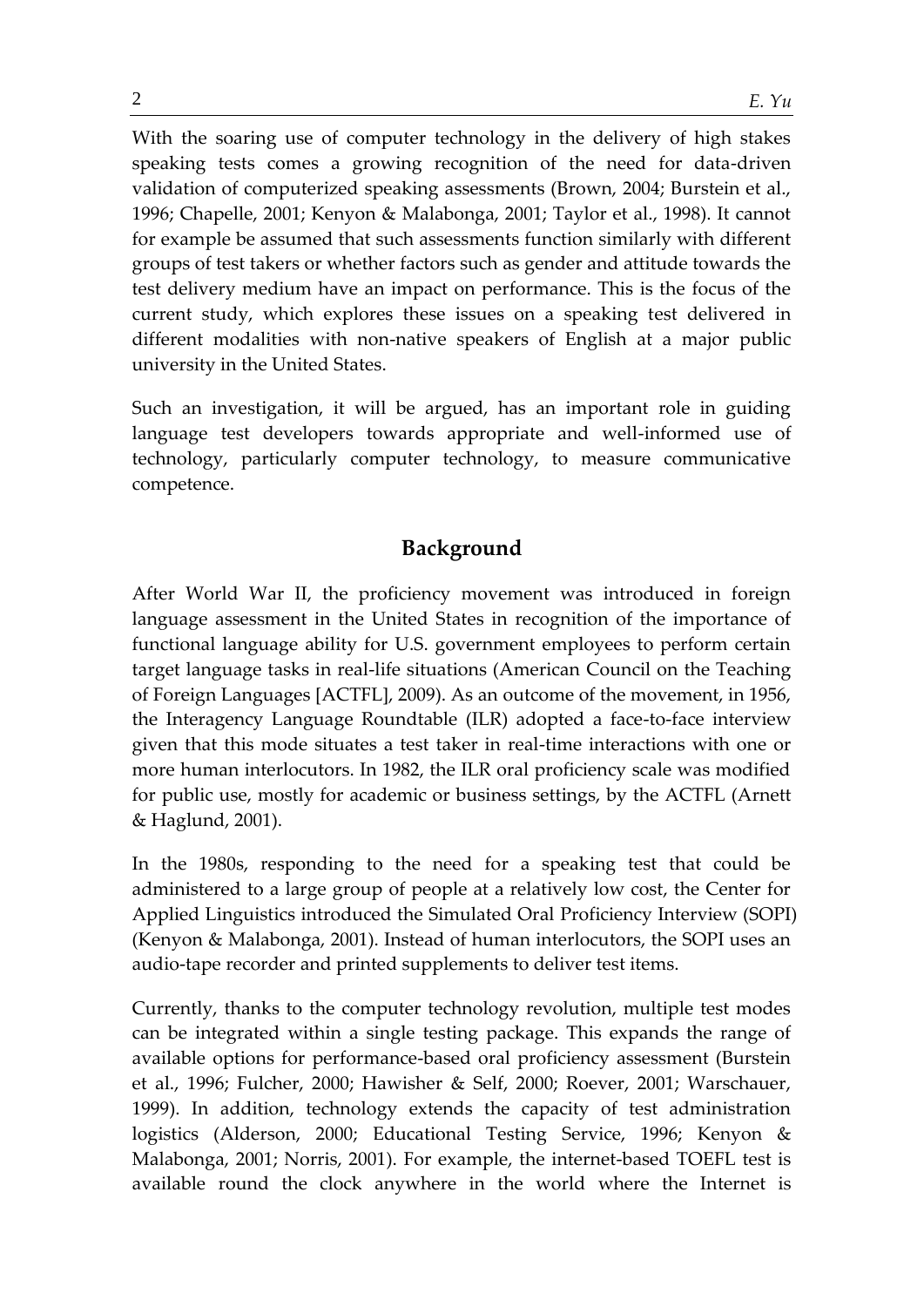accessible although the timing of testing sessions may of course be constrained for security purposes. For all of the above reasons, the case for using the computer and the web as test delivery media for oral assessment is compelling.

Nevertheless, the adoption of diverse delivery media for high-stakes tests has raised concerns that different degrees of familiarity with a particular test delivery medium might produce unequal opportunities to succeed. Likewise, many researchers have pointed to the risk that test takers' affective reactions to different test delivery media might affect their test performance (Messick, 1989; Shohamy, 1982; Spolsky, 1995). While early studies of this issue by Scott (1986) and Shohamy (1982) showed no significant difference among test takers' affective reactions to different oral testing modes, in Hill's (1998) study test takers showed a preference for an audiotape-mediated speaking test over a live interview mode. More importantly, test takers' affective reactions to the test media were reflected in their level of performance on each test modality. In a subsequent study, Kenyon and Malabonga (2001) found that examinees favored a computerized oral proficiency test over an audiotape-mediated test because the computerized test allowed them more control in choosing test tasks, test levels, and response time. The study's participants also performed better on the computerized test.

Since affective factors can be considered a possible source of constructirrelevant variance (Elder, Iwashita & McNamara, 2002; Messick, 1989), it is important that their potential impact on test performance in different delivery modes be further explored. In addition, in the interests of fairness and social justice, critical applied linguistic scholars have called for more attention to possible gender effects in testing (Kunnan, 2000; Pennycook, 2001; Shohamy, 1998, 2001). Underlying this concern is the claim that in our male-dominated society it is men who have privileged access to certain forms of symbolic capital, specifically knowledge (Pavlenko, 2001), whereas females have more restricted access to educational opportunities. Further, it has been argued that a patriarchal society has educated females to be feminine by channeling them away from masculine culture, including technology (Gill & Grint, 1995). Accordingly, during the 1980s and 1990s, females were underrepresented in computer science (American Association of University Women Educational Foundation, 1999, 2000). To the extent that such trends prevail in current times, they might be expected to produce gender-related bias on technology-mediated assessment.

Despite concerns about gendered technology, research on this issue is scant. Most gender-related research in oral proficiency testing has focused on test tasks administered either via live interview or in an audiotape-mediated mode, without any comparison between modes. Evidence for gender bias is patchy and the role of the test modality in such bias is unclear. While an early study by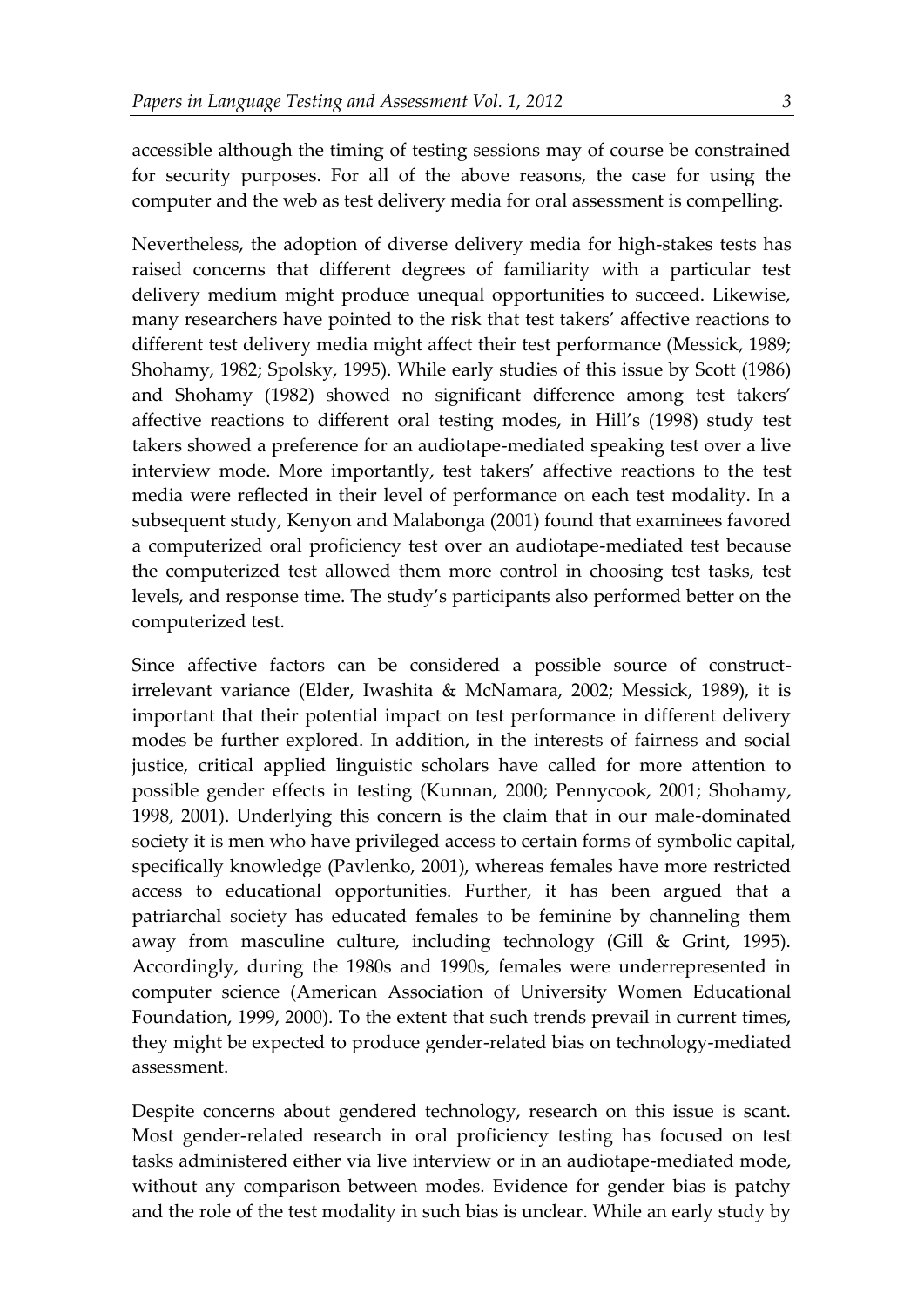Buckingham (1997) revealed that test takers performed better when interviewed by interlocutors of the same gender during a live interview, this was not the case in Lumley and O'Sullivan's (2005) research exploring gender effects on the tape-based oral component of the GSLPA. The latter authors found limited evidence for any impact of the gender of the hypothetical interlocutor on task performance, except in the case of a certain task topic (i.e., horse racing) where a hypothetical male audience produced a significant advantage for male test takers. This finding is taken by the authors as suggestive evidence that, even in a tape-mediated environment, test takers do in certain circumstances respond to the stimulus as they might do in a real world situation. The results of an experimental study by O'Loughlin (2002), on the other hand, showed that the gender of test takers and raters had no impact on their results on the arguably more interactive face-to-face International English Language Testing System interview. However, as Brown and McNamara (2004) pointed out such effects may be difficult to perceive in the interview mode due to the complexity of interactions among test takers, interlocutors, raters, and their socio-cultural background.

In sum, while there has been little systematic exploration of the interaction between gender factors and the mode of testing in the language testing field, the possibility of inequities arising from such interactions is now widely recognized. Taking into account the significant social impact of testing as emphasized by scholars such as Messick (1989) and Shohamy (2001), the need for attention to this issue in the interests of fairness and justice is paramount. This is all the more important given that the popularity of computer technology for oral proficiency assessment purposes is a relatively recent phenomenon, Thus, it would seem important to further explore the links between affective factors, gender, and the medium of test delivery, especially with regard to computer-mediated speaking tests.

# **Research Questions**

The present study investigates the following research questions with a focus on the fairness and validity of technology-mediated speaking tests:

- 1. To what extent are test taker characteristics—specifically, the test taker's gender and his/her attitude toward test delivery media—related to test performance on different types of technology-mediated speaking tests?
- 2. Which mode of oral proficiency testing is preferable to test takers, a computerized test, an audio-taped test, or a live face-to-face interview? What are the perceived advantages and disadvantages of each test mode?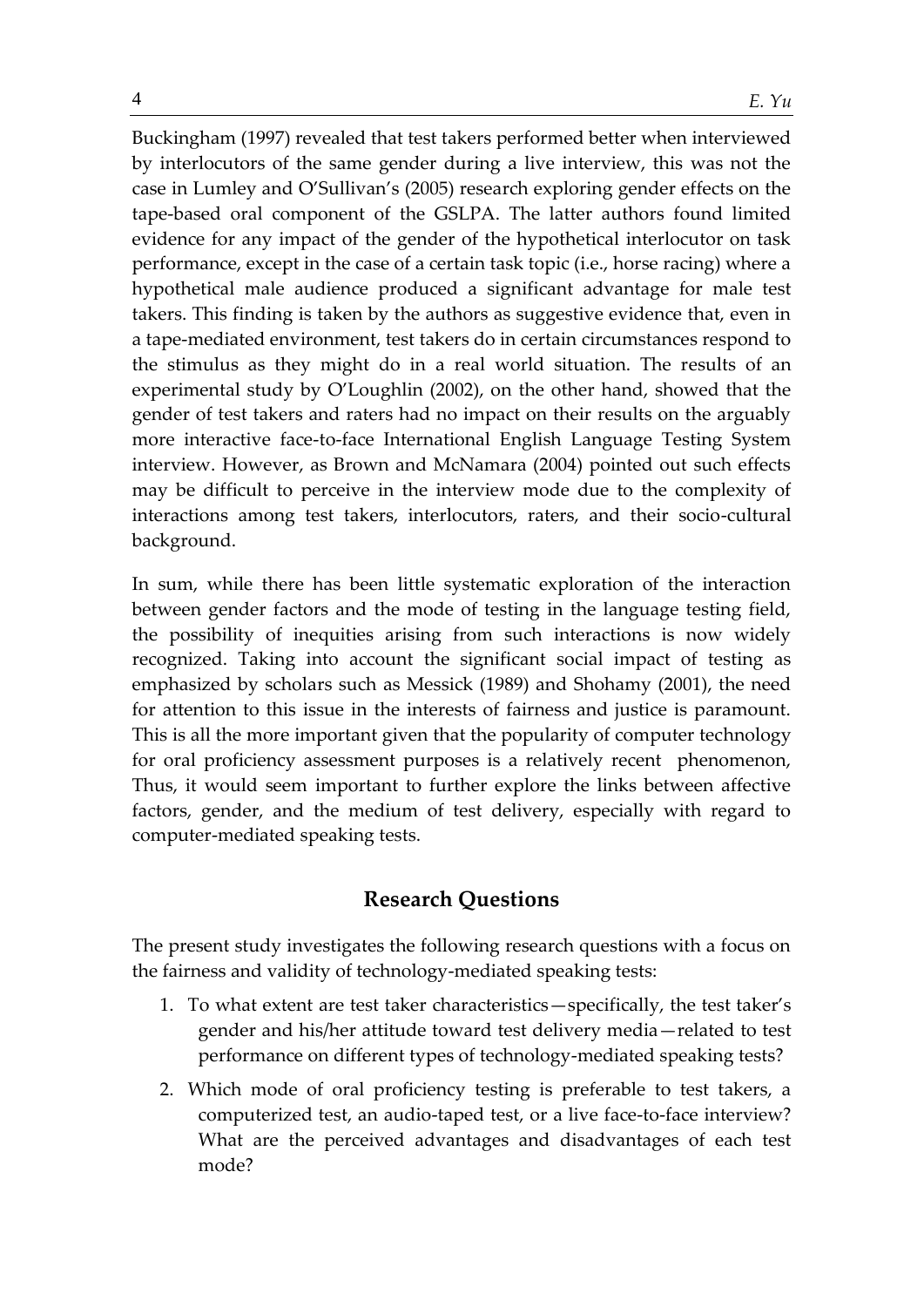# **Methodology**

### **Participants**

A total of 208 non-native English speakers volunteered to participate in this study. They were recruited in 2005 across all academic graduate programs in a major public US university with a large population of international students. The majority of the participants were between the ages of 21 and 34 years. With respect to nationality, 75 participants came from China, 33 from India, 33 from Korea, 41 from European countries, and 26 from other countries. Approximately half of the participants were females (N=113), and the other half were males (N=95).

# **Materials**

### *The SPEAK Test*

At the research site, the original version of the SPEAK, rather than the revised version introduced in the mid-1990s, has been used as a placement test to identify the oral proficiency of international students over decades. Accordingly, this audiotape-mediated SPEAK test, originally developed by Educational Testing Service, was selected to measure the speaking ability of the participants, the dependent variable of this study. The test consisted of seven sections including reading aloud and making an announcement (Appendix A). In order to detect a test delivery medium effect, if any, the same test items were delivered either by an audiotape recorder or on a computer screen. The use of the same test items also helped to avoid any confounding error associated with test items.

As for test item delivery mode, the package of the original SPEAK test was composed of audio-taped prompts and printed visuals. Following the routine procedure, a regular audio cassette recorder delivered test items and recorded each participant's responses on a regular audio tape via a microphone attached to a headset. Since the original SPEAK test was available in an audiotape-based format only, the same test items of the SPEAK test were digitalized for research purposes. Unlike the taped version, the computerized edition delivered digitally videotaped test items on a 15 inch LCD screen of a laptop computer installed with Windows XP. As with a real-time video conference setting, a test taker could watch the facial expressions and movements of the human interlocutor on the screen. In addition, a visual digital timer at the bottom of the screen displayed the allotted time limit for each test item. Reponses were digitally saved on the computer hard drive.

For this study, two ESL teachers were recruited to rate the responses of the SPEAK test at the research site. Both of them have taught English language to non-native speakers for six years or longer. One of the raters has scored the SPEAK test for more than fifteen years in the ESL program at the research site.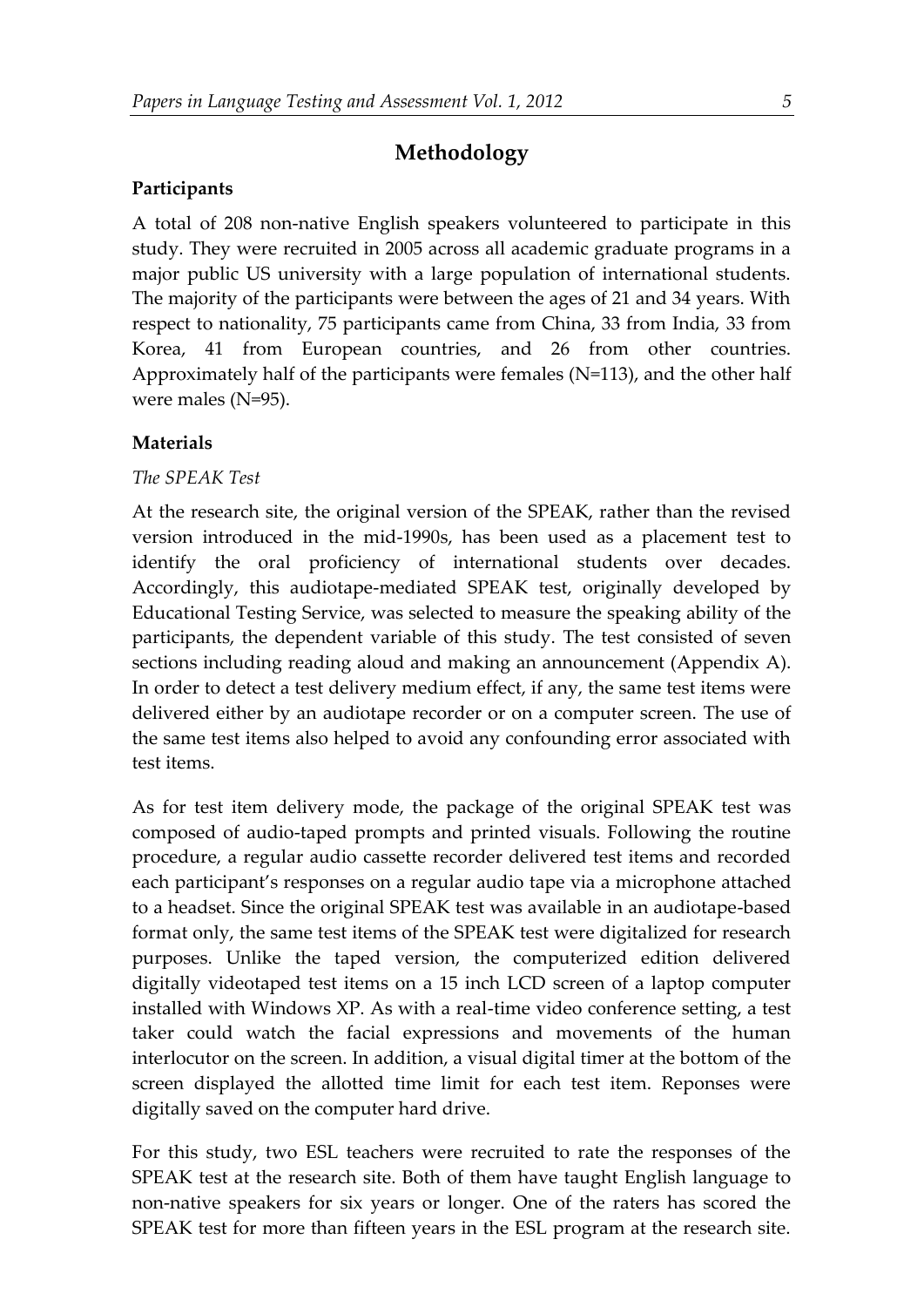According to the protocol for training the SPEAK test raters at the research site, each rater was trained to compute test scores using response samples at all levels under the direct supervision of the ESL program director. The two raters repeated the calibration until the ratings of the two raters and the program director on dozens of samples matched. The SPEAK scoring key (Appendix B) were used to grade the responses. This criterion-referenced test has adopted a partial credit scoring model (Appendix B). The SPEAK total score was computed in terms of pronunciation, grammar, fluency, and comprehensibility. This study used the total score as a dependent variable. The highest possible score on the test was 300.

To estimate inter-rater reliability, 25 response samples were randomly selected and independently scored by the two trained raters. Not only does the Kappa statistic effectively identify discrepancies among raters and retraining raters on a criterion-referenced test (Stemler, 2004), the statistic detects the extent of agreement with the rubric (Gwet, 2001). Further, the threshold loss agreement approach is appropriate for a high stake situation since it treats all misclassifications equally while the squared error loss agreement approach does not (Berk, 1984). For these reasons, a threshold loss agreement index was calculated using the kappa coefficient equation (Bachman, 2005, p. 200) as follows:

coefficient kappa 
$$
\hat{K} = \frac{(\hat{P}_o - \hat{P}_c)}{(1 - \hat{P}_c)}
$$

where  $\hat{P}_o$  = the agreement coefficient  $\hat{P}_c$  = the proportion of agreement that is due to chance

A score of 230 was used as the cut-off in computing a threshold loss agreement index because 230 points was the pass point for the SPEAK test at the research site and has also been described as high intermediate level by the ETS. Since a high kappa coefficient of 0.92 and a Spearman rho correlation coefficient of 0.98 were observed between the two raters, each rater randomly selected and independently graded half of the remaining participant response samples. Each examinee was evaluated by one rater, aside from those 25 used for computing inter-rater reliability.

### *Attitude Questionnaire*

Adapted from the work of Hill (1998) and Kirsch et al. (1998), a participant questionnaire (Appendix C) was specifically developed for the present study to measure test takers' attitudes toward the test delivery media. The questionnaire was available in two versions, one for the computerized test and the taped test respectively. As can be seen in Table 1, seven items were developed to identify test takers' attitudes toward the two different test media. Using a 6-point Likert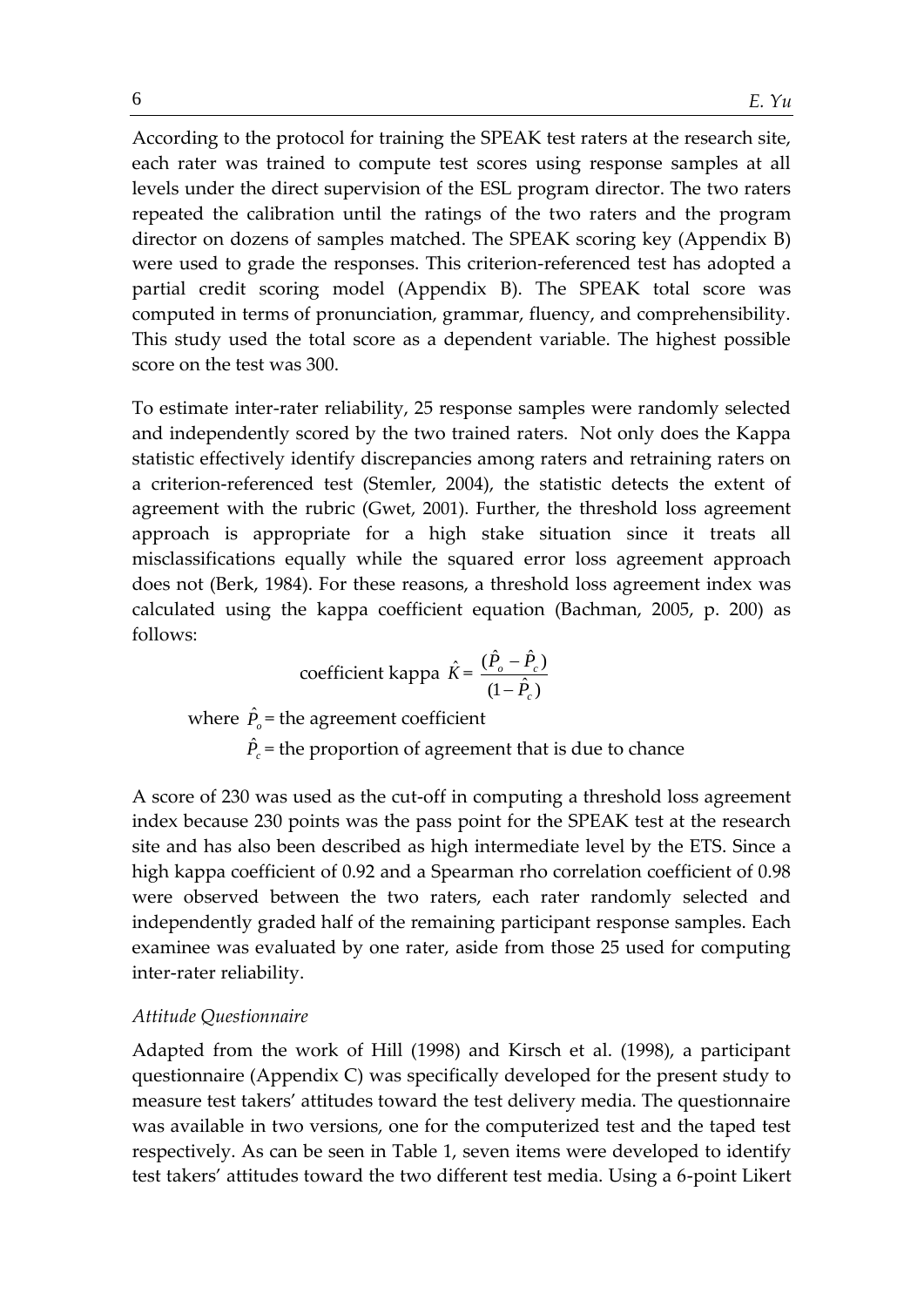scale from 1 (strongly disagree) to 6 (strongly agree), attitude was quantified as a continuous variable.

| Item     | Attitude indicator                                                                                                                     |
|----------|----------------------------------------------------------------------------------------------------------------------------------------|
| 1.<br>2. | I was comfortable taking a spoken English test on a computer/by an audiotape recorder.<br>The test medium fairly delivered test items. |
|          |                                                                                                                                        |
| 3.       | The test medium allowed me to have enough time to prepare my answers.                                                                  |
| 4.       | The test medium allowed me to have enough time to give my answers.                                                                     |
| 5.       | The test medium delivered the directions clearly.                                                                                      |
| 6.       | Visual cues of the test medium were helpful.                                                                                           |
| 7.       | The test medium was an appropriate tool for measuring my current spoken English                                                        |
|          | ability.                                                                                                                               |

**Table 1.** Attitude indicators

In addition, the following open-ended statement was developed to explore participants' preference for one or other test delivery medium and the main advantages and disadvantages of each mode: *Which type of an oral proficiency test do you prefer to take? A live face-to-face interview, a computerized test, or an audiotaped test? Please choose only one and specify the reasons for your choice*.

# **Procedure**

On a random basis, participants were assigned to take either the taped test or the computerized one until participants were almost evenly distributed across the groups. It was not possible to give students tests using both media because they were volunteers and unwilling to spend the time required to take both tests. In addition, when asked if they had ever taken any taped oral proficiency tests, the participants reported that they had taken a tape-mediated spoken English test (i.e., SPEAK or TSE) once or more before the present study. Since all participants were already familiar with a taped oral proficiency test format, it was deemed unnecessary to adopt a counterbalanced design in order to compare experience with the two different technology-mediated tests. Table 2 presents four sub-groups generated according to the attributes of gender and test delivery medium.

| Gender | Test medium       | N  |  |
|--------|-------------------|----|--|
| Female | Computerized test | 53 |  |
|        | Taped test        | 60 |  |
| Male   | Computerized test | 50 |  |
|        | Taped test        | 45 |  |

**Table 2.** Distribution of participants by gender and a test medium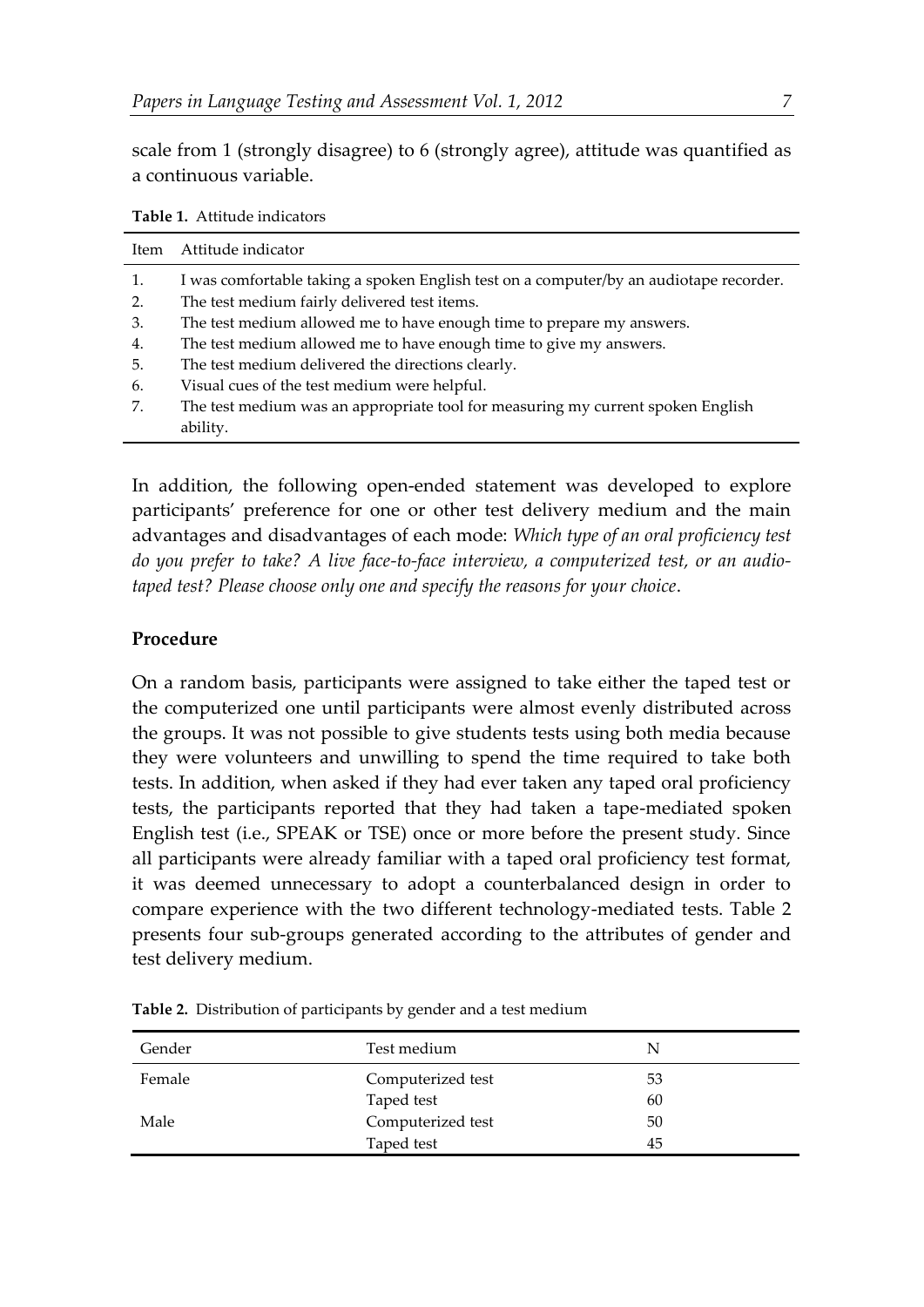Before taking a test, all participants took a mandatory tutorial. During the tutorial session, each participant practiced with the testing equipment at his/her own pace. After the tutorial, the participants took a test individually in a controlled condition. The conventional audio-taped SPEAK test was conducted via an audio-tape recorder and each response on the taped test was recorded on a regular audio cassette tape. Meanwhile, the computerized test was administered via a 15 inch laptop computer with Windows XP and each response on the test was converted to a digital audio file on a computer hard drive. After taking the test, participants completed a questionnaire. The whole process took approximately an hour and a half per participant, including twenty-five minutes to complete the test.

#### **Data analysis procedure**

This study used quantitative research methods. Specifically, using a multiple linear regression model, the analysis focused on identifying the relationships among variables. In this study, the independent variables were test taker gender, test delivery medium, and attitude toward test delivery media. The dependent variable was the total score of either the audio-taped SPEAK test or its computerized version. The computer software SPSS 15.0 for Windows was used for data analyses. In addition, the extended-responses to the questionnaire were analyzed to identify advantages and disadvantages in the test design features of the two different technology-mediated speaking tests.

### **Results**

#### **Descriptive statistics for attitude toward the test delivery media**

Descriptive statistics were undertaken with the use of the computer program SPSS 15. As shown in Table 3, the attitude scores on Items 3, 4, and 7 were roughly normally distributed. This meant that the majority of the participants showed a neutral position with respect to these questions (see Table 1). However, their responses to Item 1, 2, and 6 were on a negatively-skewed curve. This implied that the majority of the participants responded to these items with "agree" or "strongly agree."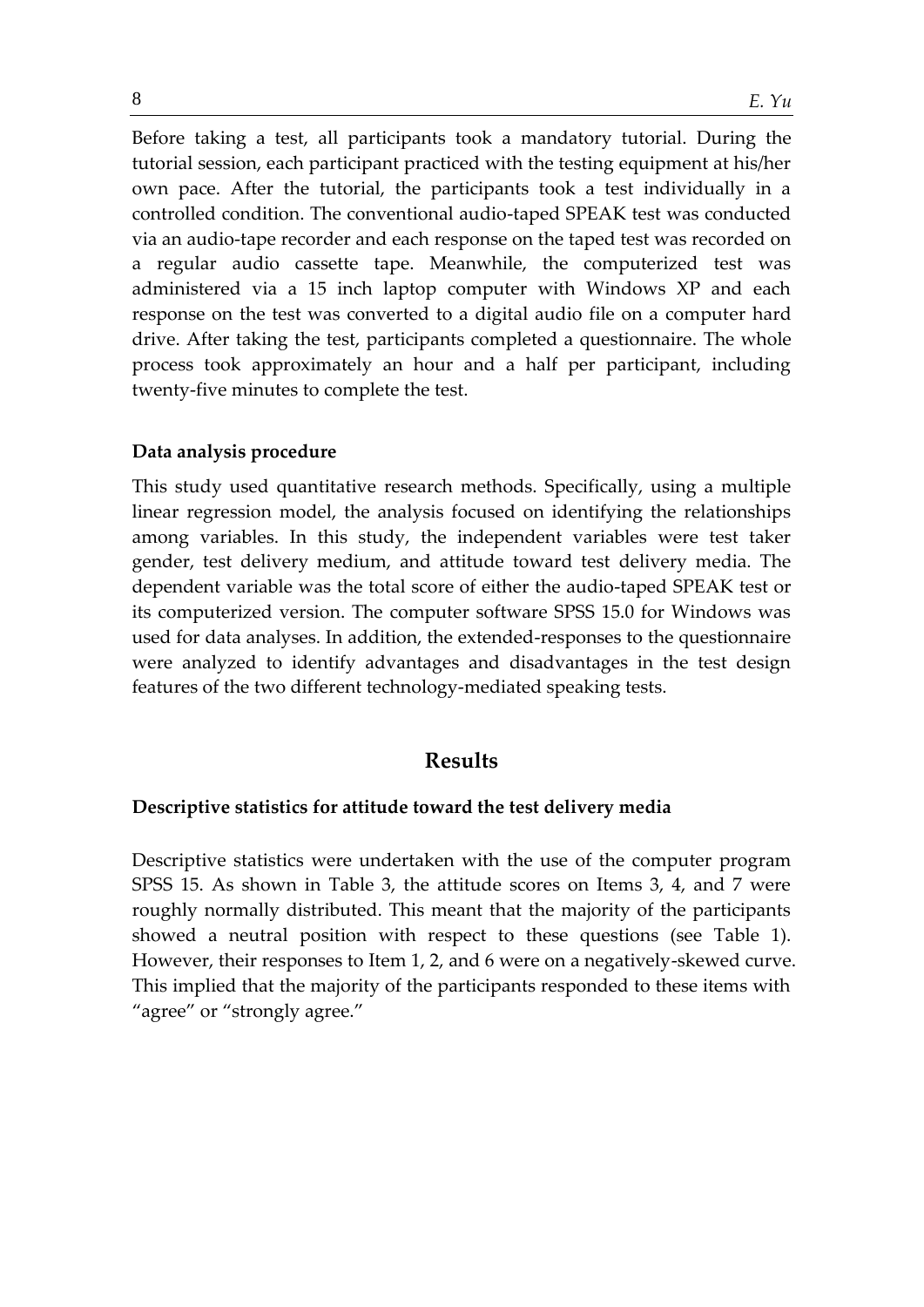| Attitude<br>indicator | N   | Mean | S.D. | Median | Skewness<br>statistic | S.E. | Kurtosis<br>statistic | S.E. |
|-----------------------|-----|------|------|--------|-----------------------|------|-----------------------|------|
| Item $1*$             | 208 | 4.87 | 1.20 | 5.00   | $-1.29$               | 0.16 | 1.29                  | 0.33 |
| Item 2                | 208 | 4.74 | 1.04 | 5.00   | $-0.93$               | 0.16 | 1.05                  | 0.33 |
| Item 3                | 208 | 4.29 | 1.35 | 5.00   | $-0.56$               | 0.16 | $-0.45$               | 0.33 |
| Item 4                | 208 | 3.82 | 1.46 | 4.00   | $-0.16$               | 0.16 | $-0.97$               | 0.33 |
| Item 6                | 208 | 5.11 | 0.99 | 5.00   | $-1.34$               | 0.16 | 2.13                  | 0.33 |
| Item 7                | 208 | 3.96 | 1.21 | 4.00   | $-0.58$               | 0.16 | $-0.09$               | 0.33 |

**Table 3.** Descriptive statistics for the raw attitude scores

\* Item 1. I was comfortable taking a spoken English test on a computer/by an audiotape recorder. Item 2. The test medium fairly delivered test items.

Item 3. The test medium allowed me to have enough time to prepare my answers.

Item 4. The test medium allowed me to have enough time to give my answers.

Item 5. The test medium delivered the directions clearly.

Item 6. Visual cues of the test medium were helpful.

Item 7. The test medium was an appropriate tool for measuring my current spoken English ability.

Table 4 summarizes the results of descriptive statistics for attitudes toward the test delivery media. The attitude scores were normally distributed and ranged from 15 to 42 with 42 as the highest. A total mean of 32.26 implied that on average participants agreed with the statements on the responded to the attitude questionnaire.

| Test Medium | Gender | N   | Mean  | S.D. | <b>Skewness</b><br>statistic | S.E. | Kurtosis<br>statistic | S.E. |
|-------------|--------|-----|-------|------|------------------------------|------|-----------------------|------|
| Computer    | Female | 53  | 33.30 | 5.50 | $-1.13$                      | 0.33 | 1.73                  | 0.64 |
|             | Male   | 50  | 33.80 | 4.82 | $-0.71$                      | 0.34 | 0.79                  | 0.66 |
|             | Total  | 103 | 33.54 | 5.16 | $-0.98$                      | 0.24 | 1.41                  | 0.47 |
| Audiotape   | Female | 60  | 31.38 | 4.91 | $-0.10$                      | 0.31 | $-0.42$               | 0.61 |
| recorder    | Male   | 45  | 30.51 | 5.12 | $-0.10$                      | 0.35 | $-0.43$               | 0.70 |
|             | Total  | 105 | 31.01 | 5.00 | $-0.11$                      | 0.24 | $-0.45$               | 0.47 |
| Total       | Female | 113 | 32.28 | 5.26 | $-0.57$                      | 0.23 | 0.29                  | 0.45 |
|             | Male   | 95  | 32.24 | 5.21 | $-0.39$                      | 0.25 | $-0.24$               | 0.49 |
|             | Total  | 208 | 32.26 | 5.22 | $-0.49$                      | 0.17 | 0.02                  | 0.34 |

**Table 4.** Descriptive statistics for the raw attitude scores by test delivery medium

The results of a two-way ANOVA analysis,  $R^2 = 0.064$ ,  $p < 0.05$ , revealed that the model explained 6.4% of the variance in the attitude scores. Table 5 shows that neither the two-way interaction between gender and test delivery mode, *F*(1, 204) = 0.93, p > 0.05, nor gender on its own, *F*(1, 204) = 0.07, p > 0.05, were significant predictors of attitude. Only test delivery mode, *F*(1, 204) = 13.45, p < 0.05, was significant with a small effect size of 0.06 and a high power of 0.96. The results of an independent-samples *t*-test, *t*(206) = 3.60, p < 0.05, indicate that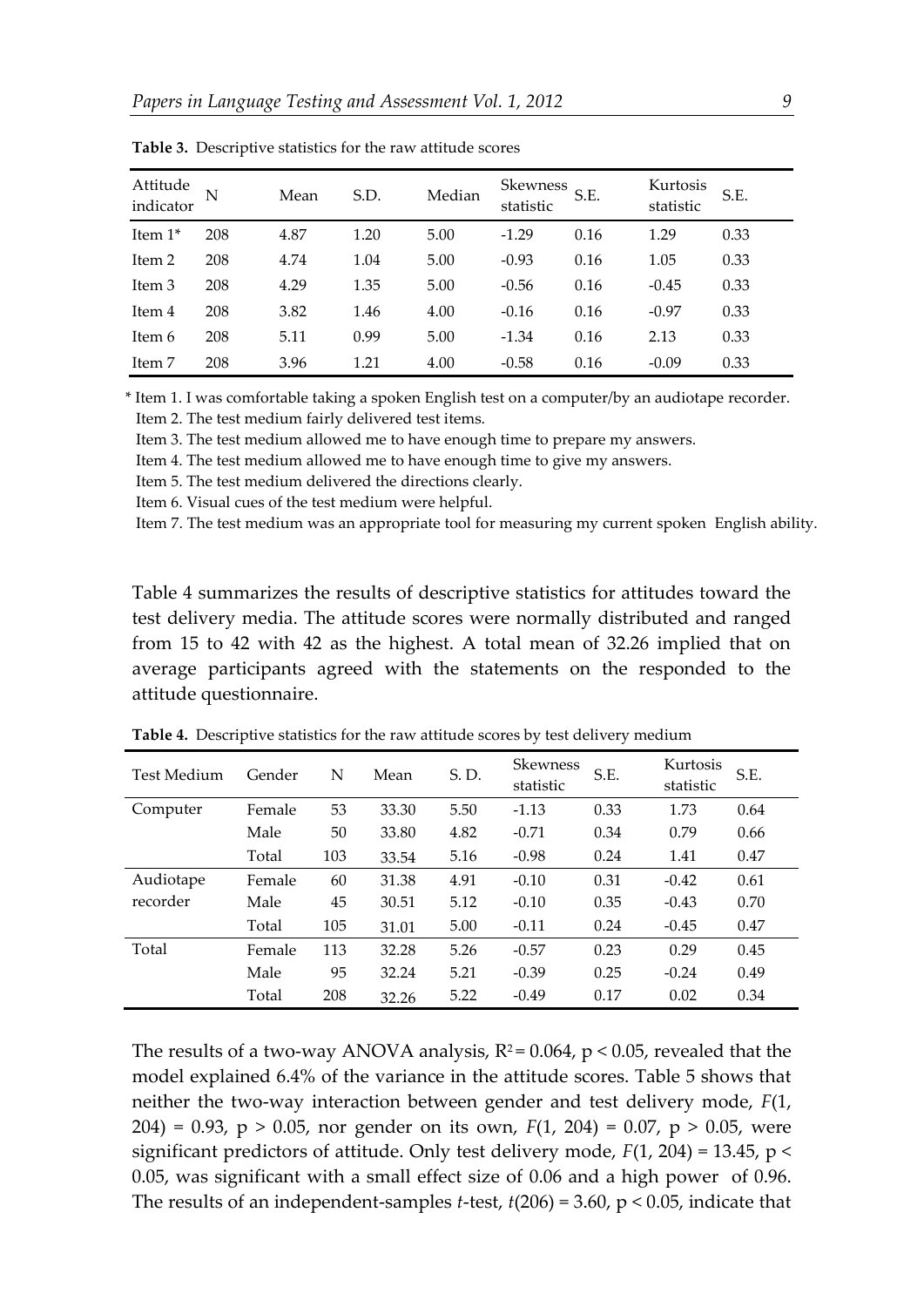the participants preferred a computer (M=33.54) over a regular audio cassette recorder (M=31.01) as a test delivery medium.

| Source             | df  | SS      | МS     | F     | р-<br>value | $\eta_{p}$ | Power <sup>a</sup> |
|--------------------|-----|---------|--------|-------|-------------|------------|--------------------|
| Test mode          |     | 348.75  | 348.75 | 13.45 | $0.00*$     | 0.06       | 0.96               |
| Gender             | 1   | 1.80    | 1.80   | 0.07  | 0.79        | 0.00       | 0.06               |
| Test mode * Gender |     | 24.15   | 24.15  | 0.93  | 0.34        | 0.01       | 0.16               |
| Error              | 204 | 5288.60 | 25.92  |       |             |            |                    |
| Total              | 207 | 5648.46 |        |       |             |            |                    |

**Table 5.** Two-way ANOVA statistics of raw attitude scores by gender and test delivery mode

 $R^2 = 0.064$  (Adjusted R Squared = 0.050)

a. Computed using alpha = 0.05

#### **Descriptive statistics for the SPEAK test scores**

As shown in Table 6, the moderate skewness statistic of  $-0.43$  (s $\neq$ 0) with the small kurtosis of  $-0.67$  (k<3) indicated that the test scores were roughly normally distributed with thick tails and a low peak. With the total mean of 224.09, the spoken English test scores, dependent variable, ranged from 100 to 300, the highest possible score. According to the Educational Testing Service (1982), a score of 224.09 meant that the response sample was generally comprehensible with some errors. Overall, the female participants (M=226.99) outperformed the males (M=220.63). The mean of 227.81 on the taped test was higher than the mean of 220.29 on the computerized test. Among the four groups, as presented in Figure 1, the male participants taking the taped test ranked highest with a mean of 231.11, followed by the female participants taking the computerized test (M=228.87) and the taped test (M=225.33). The male participants taking the computerized test ranked lowest with a mean of 211.20. Interestingly, it was the male groups who differed most across delivery modes.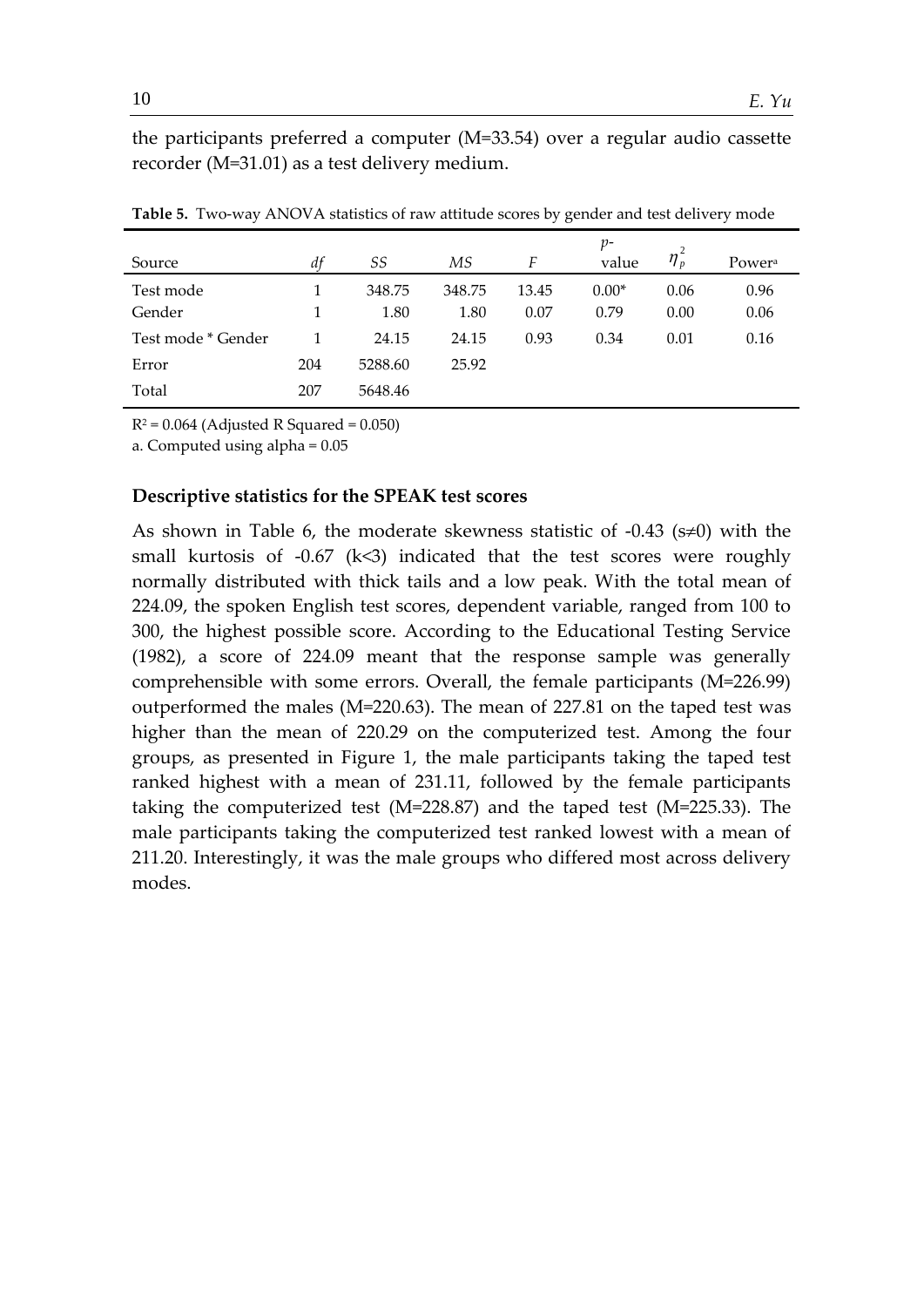| Test Medium | Gender | N   | Mean   | S.D.  | <b>Skewness</b><br>statistic | S.E. | Kurtosis<br>statistic | S.E. |
|-------------|--------|-----|--------|-------|------------------------------|------|-----------------------|------|
| Computer    | Female | 53  | 228.87 | 52.93 | $-0.74$                      | 0.32 | $-0.24$               | 0.64 |
|             | Male   | 50  | 211.20 | 54.12 | 0.03                         | 0.33 | $-0.83$               | 0.66 |
|             | Total  | 103 | 220.29 | 53.98 | $-0.34$                      | 0.23 | $-0.78$               | 0.47 |
| Audiotape   | Female | 60  | 225.33 | 49.45 | $-0.54$                      | 0.30 | $-0.48$               | 0.60 |
| recorder    | Male   | 45  | 231.11 | 47.96 | $-0.45$                      | 0.35 | $-0.63$               | 0.69 |
|             | Total  | 105 | 227.81 | 48.67 | $-0.50$                      | 0.23 | $-0.55$               | 0.46 |
| Total       | Female | 113 | 226.99 | 50.91 | $-0.63$                      | 0.22 | $-0.40$               | 0.45 |
|             | Male   | 95  | 220.63 | 51.99 | $-0.20$                      | 0.24 | $-0.85$               | 0.49 |
|             | Total  | 208 | 224.09 | 51.39 | $-0.43$                      | 0.16 | $-0.67$               | 0.33 |

**Table 6.** Descriptive statistics for the SPEAK test scores



**Figure 1.** Means plot of the SPEAK test score

### **Multiple regression analysis**

#### *Assumption check*

Assumptions for the linear regression model were checked before exploring relationships among variables. First of all, although the participants in the study were volunteers, random assignment to the different test delivery conditions was strictly followed to reduce any potential experimental bias. Second, in order to avoid a violation of the independence assumption, the participants took the test individually under controlled conditions. Third, since the SPEAK test score, the dependent variable of this study, was a continuous variable, the assumption that dependent variable be interval or ratio data was met. Fourth, the result of Levene's test,  $F(3, 204) = 0.72$ ,  $p > 0.05$ , revealed that the error variances of the test scores were equal across the groups. The residuals statistics for the test results indicated that the standardized residuals were normally distributed with the mean of zero and the standard deviation of 0.99. As shown in Figure 2, the P-P plotted residuals followed the 45-degree line, confirming that the normality assumption has been satisfied. Last, Table 7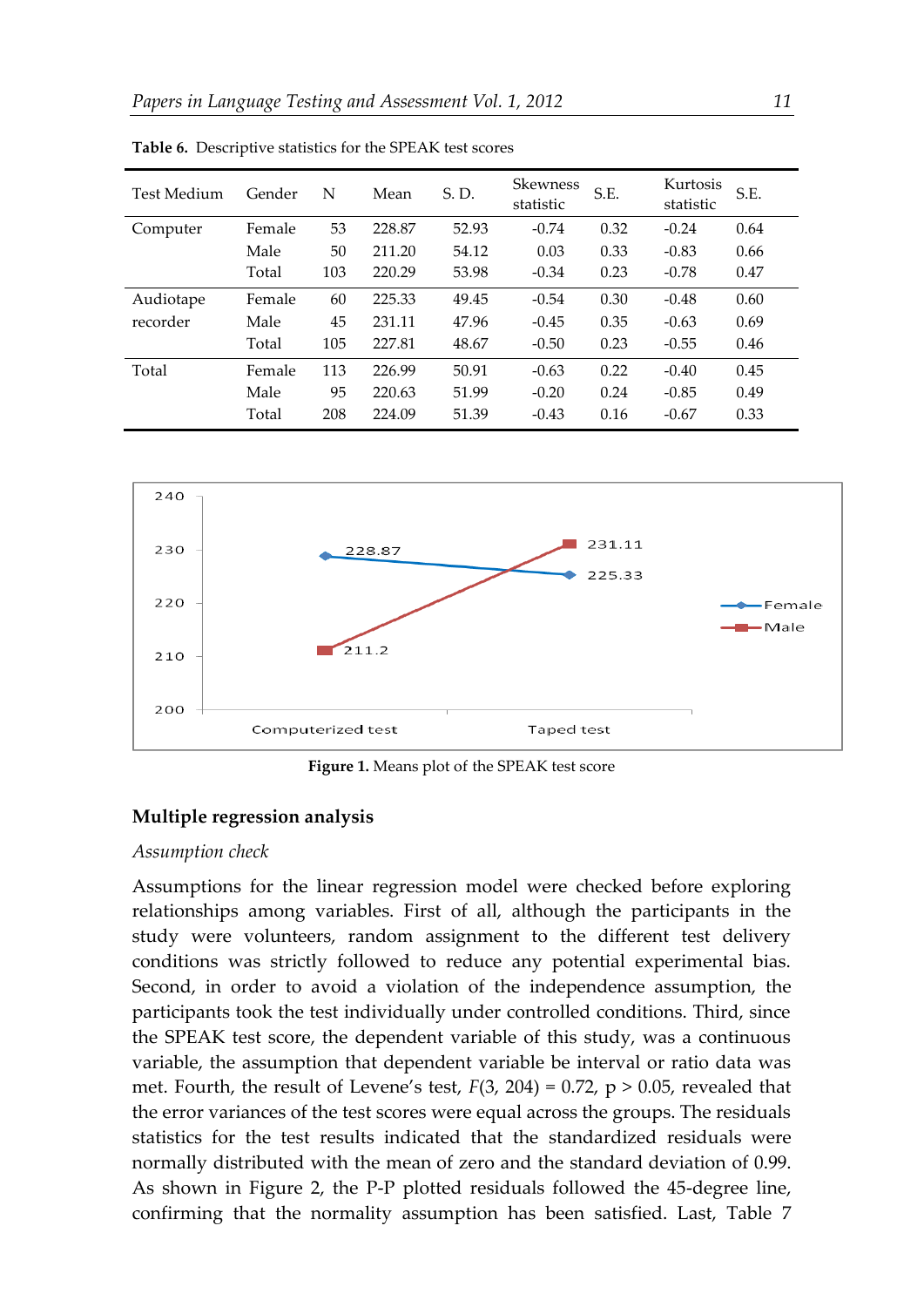indicates that correlations among the three predictors were not significant at the 0.05 level (2-tailed). Further, as presented in Tables 9 and 10 (pages 13 and 14, respectively), both tolerances and variance inflation factors (VIF) for the variables were almost 1, suggesting that the regression model did not have any problem with multicollinearity. Therefore, the data set of this study was deemed appropriate for the linear regression analysis.

#### **Normal P-P Plot of Regression Standardized Residual**



**Figure 2.** Normal P-P plot of regression standardized residual

|             | Gender   | Attitude | Test medium |  |
|-------------|----------|----------|-------------|--|
| Gender      |          |          |             |  |
| Attitude    | $0.01\,$ |          |             |  |
| Test medium | 0.06     | $-0.23$  |             |  |

#### *Hypothesis*

The present study hypothesized as follows: There are linear relationships among test taker gender, test delivery medium, attitude toward a test delivery medium, and test results on different types of technology-mediated speaking tests. The statistical model for this study is expressed in the general linear model as follows (Dean & Voss, 1999):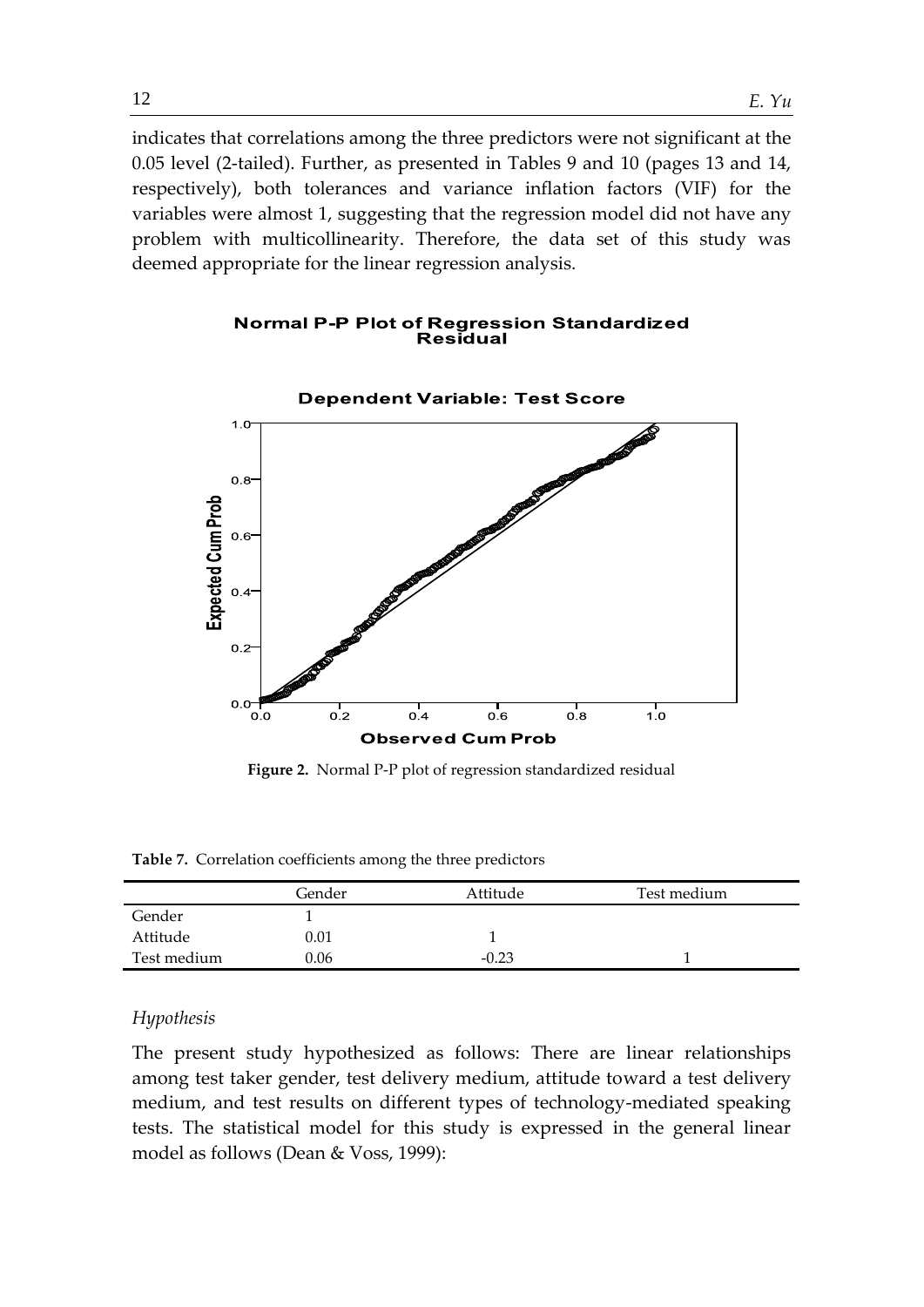$$
y = b_0 + b_1 x + b_2 z + b_3 w + b_4 x z + b_5 x w + b_6 z w + b_7 x z w
$$

| where, |                       |       | the observed SPEAK test score of an individual   |
|--------|-----------------------|-------|--------------------------------------------------|
|        | $b_0 =$               |       | the constant or intercept                        |
|        | $x =$                 |       | gender                                           |
|        |                       | $Z =$ | test delivery medium                             |
|        | $W =$                 |       | attitude toward a test medium                    |
|        | $XZ$ , $XW$ , $ZW =$  |       | two-way interactions                             |
|        | $XZW =$               |       | three-way interaction                            |
|        | $b_1$ $b_2$ $b_3$ =   |       | regression coefficients for the three predictors |
|        | $b_4$ $b_5$ , $b_6$ = |       | regression coefficients for the two-way          |
|        |                       |       | interactions                                     |
|        |                       |       | regression coefficients for the three-way        |
|        |                       |       | interaction                                      |

#### *Factor analysis of attitude toward the test delivery media*

Factor analysis was undertaken to extract factors that explained variance in attitude effectively. The analysis revealed that the largest eigenvalue of 2.91 was significantly greater than the second largest eigenvalue of 0.98. This meant that one dominant factor, attitude toward the test medium, explained approximately 42% of the variance in responses to the questionnaire. Principal Axis Factoring was used to look at the common variance shared by the variables (SPSS Inc., 2007). As presented in Table 8, a factor matrix was generated to identify factor loadings, the correlation between the items and the attitude factor. The loadings ranged from 0.40 to 0.66. Since a loading of 0.3 or higher is interpreted as salient (Brown, 2006), all seven items were used to compute the factor score as the measure of attitude toward the test media. With the seven items, a Cronbach alpha coefficient of 0.76 and an odd-even split-half reliability of 0.81 were computed. The factor scores were used to conduct multiple regression analysis while the raw attitude scores were used to undertake descriptive statistics.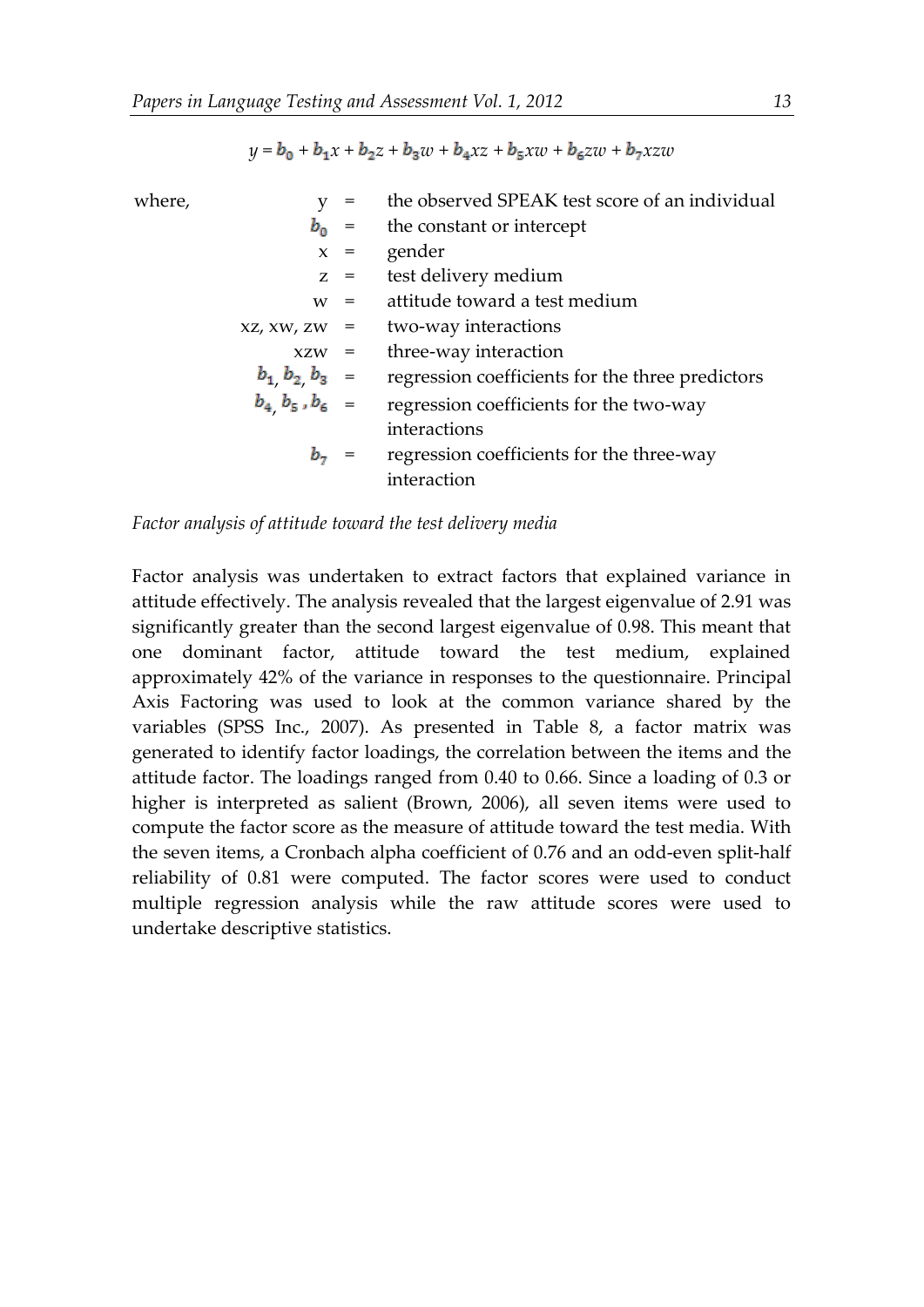#### **Table 8.** Factor Matrix

|              | Attitude indicator                                                                          | Factor<br>loading | Factor score<br>coefficient |
|--------------|---------------------------------------------------------------------------------------------|-------------------|-----------------------------|
| $\mathbf{1}$ | I was comfortable taking a spoken English test on a computer/<br>by an audiotape recorder.  | 0.61              | 0.22                        |
| 2            | The test medium fairly delivered test items.                                                | 0.66              | 0.26                        |
| 3            | The test medium allowed me to have enough time to prepare<br>my answers.                    | 0.63              | 0.23                        |
| 4            | The test medium allowed me to have enough time to give my<br>answers.                       | 0.59              | 0.20                        |
| 5.           | The test medium delivered the directions clearly.                                           | 0.40              | 0.10                        |
| 6            | Visual cues of the test medium were helpful.                                                | 0.46              | 0.14                        |
| 7            | The test medium was an appropriate tool for measuring my<br>current spoken English ability. | 0.59              | 0.20                        |

Extraction Method: Principal Axis Factoring.

#### *Multiple regression analysis*

Stepwise multiple regression was run to explore the significant predictor(s) of the technology-mediated speaking test results. As seen in Table 9, 18% of the variance in the SPEAK test results,  $R^2 = 0.18$ ,  $p < 0.05$ , was explained by the model. The attitude toward the test delivery medium,  $β = 0.41$ ,  $p < 0.05$  was the most influential predictor, followed by the two-way interaction between gender and the test delivery medium,  $β = -0.20$ ,  $p < 0.05$ .

**Table 9.** Summary of stepwise multiple regression analysis

|          | Unstandardized<br>Coefficients |      | Standardized<br>Coefficients |         |         | Collinearity |      |  |
|----------|--------------------------------|------|------------------------------|---------|---------|--------------|------|--|
| Model    |                                | S.E. |                              |         | p-value | Tolerance    | VIF  |  |
| Constant | 229.97                         | 3.73 |                              | 61.66   | 0.00    |              |      |  |
| Attitude | 23.62                          | 3.73 | 0.41                         | 6.34    | $0.00*$ | 0.98         | 1.02 |  |
| $Gr^*Tm$ | $-24.46$                       | 7.68 | $-0.20$                      | $-3.19$ | $0.00*$ | 0.98         | 1.02 |  |

Dependent Variable: SPEAK Test Score

 $*$  p < 0.05

 $R^2 = 0.18$ 

Since the two-way interaction between gender and the test delivery media was significant, forced entry regression was conducted to refit the model with the three independent variables and the significant two-way interaction. As shown in Table 10, the results of the multiple regression analysis revealed that the female participants taking the taped test (M=225.33), β = -28.76, p < 0.05, significantly outperformed the male participants taking the computerized test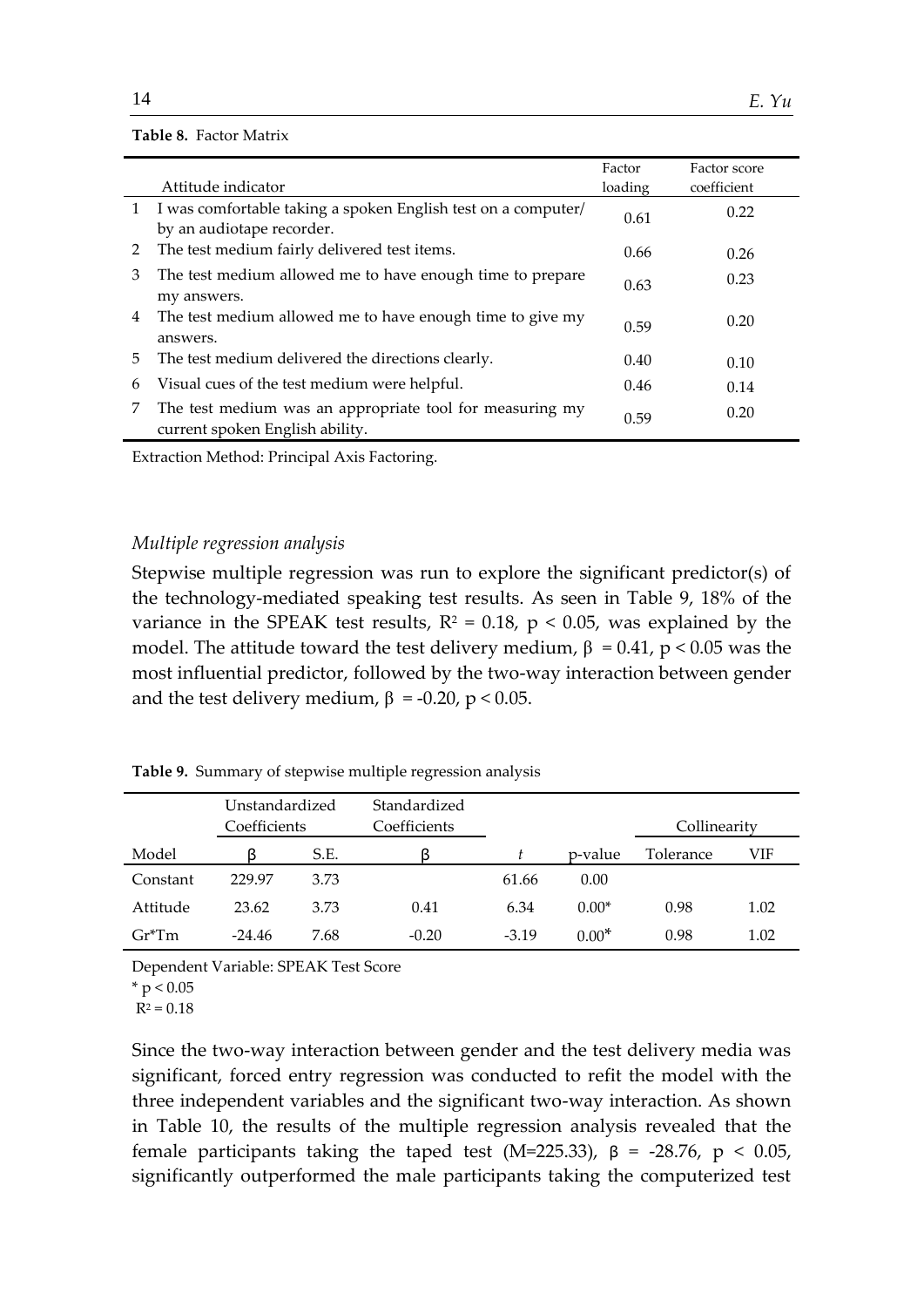(M=211.20). The unstandardized regression weight of 24.51 for attitude implied that the more positive the attitudes of participants toward the test delivery medium being used, the better their performance on the test. Specifically, a one unit increase in the attitude factor score,  $β = 24.51$ ,  $p < 0.05$ , resulted in an increase of 24.51 points in the SPEAK test score.

|            | Unstandardized<br>Coefficients |       | Standardized<br>Coefficients |         |         | Collinearity |      |
|------------|--------------------------------|-------|------------------------------|---------|---------|--------------|------|
| Model      | ß                              | S.E.  | β                            | t       | p-value | Tolerance    | VIF  |
| Constant   | 228.71                         | 6.06  |                              | 37.76   | 0.00    |              |      |
| Attitude   | 24.51                          | 3.79  | 0.42                         | 6.47    | $0.00*$ | 0.94         | 1.06 |
| Test Media | $-4.00$                        | 8.89  | $-0.04$                      | $-0.45$ | 0.65    | 0.53         | 1.88 |
| Gender     | 9.35                           | 9.23  | 0.09                         | 1.01    | 0.31    | 0.50         | 2.01 |
| $Gr^*Tm$   | $-28.76$                       | 13.06 | $-0.24$                      | $-2.20$ | $0.03*$ | 0.34         | 2.97 |

**Table 10.** Summary results of multiple regression analysis

Dependent Variable: SPEAK Test Score

 $*$  p < 0.05

 $R^2 = 0.19$ 

In summary, the significant predictors of the technology-mediated speaking test results were the attitude toward the test delivery media and the two-way interaction between gender and the test delivery media. In measuring oral proficiency, a computer was significantly preferred over a regular audio recorder.

*Advantages and disadvantages of different test delivery media for oral proficiency assessment*

Further analysis was conducted to investigate the main advantages and disadvantages in using different test delivery media for oral proficiency assessment. For this purpose, the following open statement was used: *Which type of oral proficiency test do you prefer to take? A live face-to-face interview, a computerized test, or an audio-taped test? Please choose only one and specify the reasons for your choice*. Although the participants took either the taped test or the computerized test for the present study, all of the participants had experienced the three test delivery media at least once during the research process and/or before. The patterns of extended responses were analyzed in terms of theme and frequency.

As shown in Table 11, 131 of the 208 participants (63%) preferred a live face-toface interview mode over the two technology-mediated tests. Only four percent of the participants preferred the audio-taped test mode.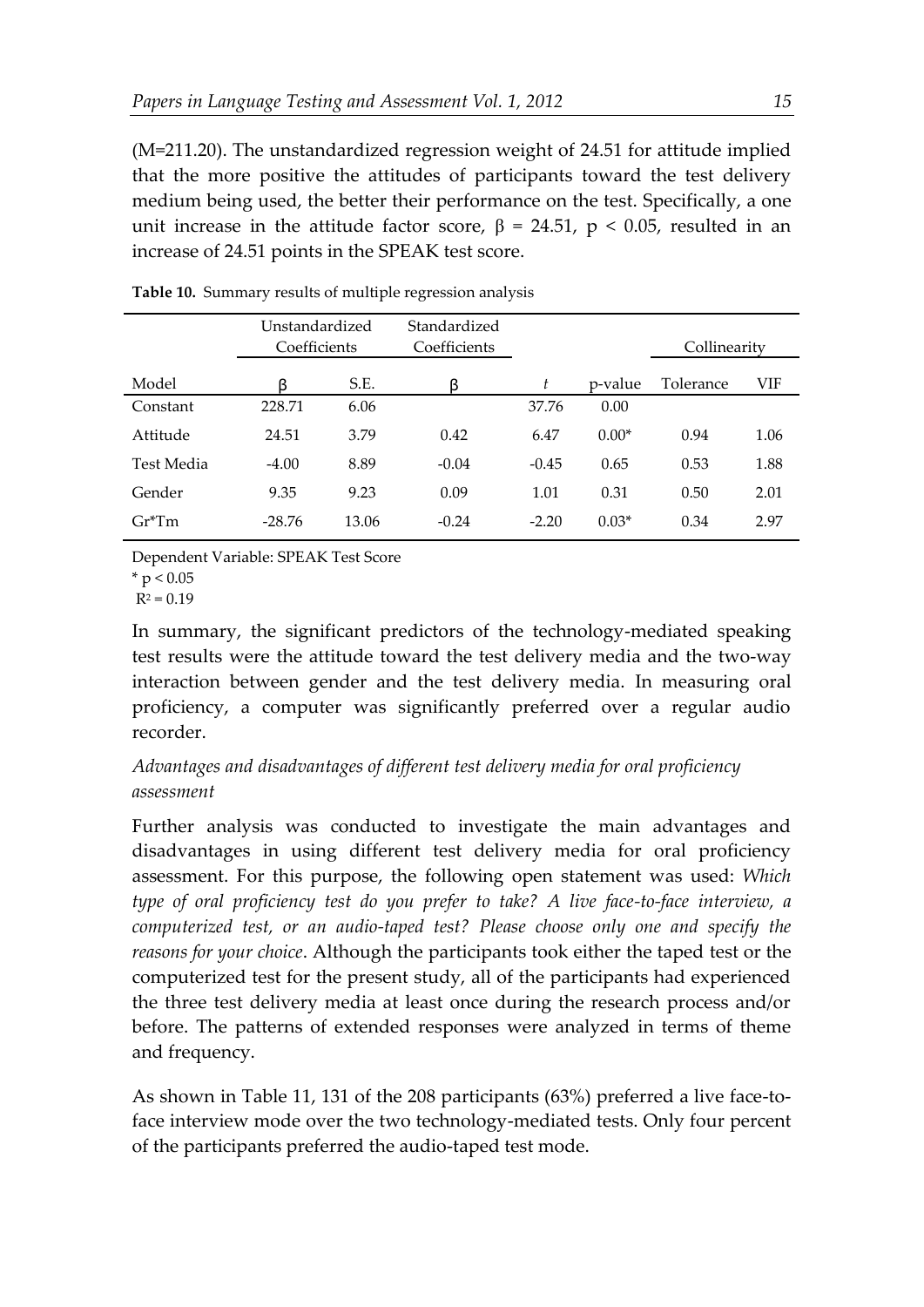| Test Delivery Mode     | N   | $\%$ |
|------------------------|-----|------|
| Audio-taped test       | 9   | 4    |
| Computerized test      | 61  | 30   |
| Face-to-face interview | 131 | 63   |
| No preference          | 7   | З    |
| Total                  | 208 | 100  |

**Table 11.** Summary of test delivery medium preference

### *Audio-taped test*

Although nine participants chose an audio-taped test as their preferred format, as shown in Table 12, only eight of the 208 participants mentioned the advantages of this delivery medium. Seven of these eight reported that the audio-taped test delivered test items consistently. The comments implied that the standardized procedure would reduce any possible bias that might be caused by the variable behavior of human testers. One respondent mentioned, perhaps paradoxically, that the tension that he felt with regard to the audiotaped test mode caused him to be more focused on the test.

**Table 12.** Summary of the advantages of the tape-mediated test

| Comments                                                                                         | $\%$ |
|--------------------------------------------------------------------------------------------------|------|
| • The standardized testing procedure across all test takers would reduce<br>subjective judgment. | 87   |
| • Tension was helpful in focusing on test.                                                       |      |
| Total                                                                                            | 100  |

On the other hand, 25 of the 208 participants mentioned the disadvantages of the audio-taped test. As presented in Table 13, 16 of the 25 respondents (56%) described the unnatural test setting as the main problem with the audio-taped test. In other words, the testing context lacked two-way dynamic interactions, particularly with human beings. In this unnatural situation, they felt uncomfortable talking to a recorder. In addition, eight percent of the respondents complained that the linear mechanism of the audio-taped test did not allow them to clarify test prompts or their responses. Since a timer was not available for the audio-taped test mode, twelve percent of the participants reported that they had a hard time completing test tasks within the allotted time period. They complained that their responses were cut off in the middle of a sentence and commented that a visual or audible timer would help them with time management.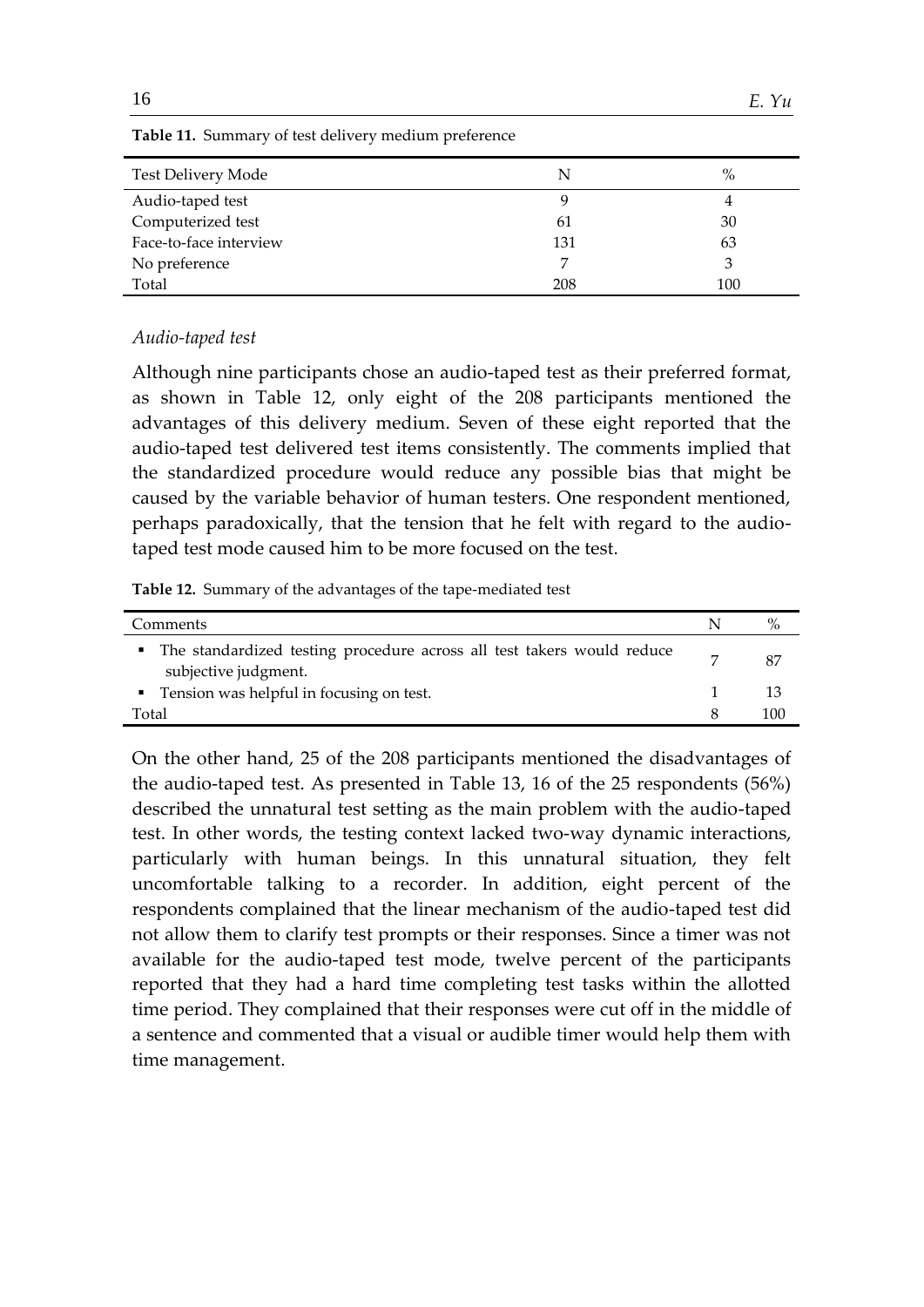| Comments                             | N  | $\%$ |
|--------------------------------------|----|------|
| Artificial testing environment       | 16 | 56   |
| • Low sound quality                  | З  | 12   |
| $\blacksquare$ Lack of a timer       | З  | 12   |
| • No second chance for clarification |    | 8    |
| • Discomfort in using a recorder     |    | 4    |
| Total                                |    | 100  |

**Table 13.** Summary of the disadvantages of the tape-mediated test

#### *Computerized speaking test*

With respect to the computerized speaking test, although 61 participants chose that format as their preferred delivery medium, 85 of the 208 participants mentioned the advantages of the computerized test. As presented in Table 14, 41 of the 85 participants (48%) pointed out that visual cues on the computer screen helped them understand questions better. Particularly, unlike the audiotaped test, due to the digitalized video clips of the interlocutor delivered on the computer screen, the participants felt the computerized test mode was more interactive and similar to real life video conferencing. In addition, the digital timer on the computer screen helped them complete their responses within the allotted window period. Thirty-eight percent of the respondents reported that they felt more comfortable with the computerized test mode than the taped mode because they used a computer on a daily basis while an audio-taped recorder was out of date. Finally, eight percent of the respondents mentioned that the computerized test was implemented for every test taker in the same way. They claimed that this standardized testing procedure of the computerized test would measure speaking ability more accurately than a live interview mode.

**Table 14.** Summary of the advantages of the computerized test

| Comments                                                                                       |    |     |  |
|------------------------------------------------------------------------------------------------|----|-----|--|
| Effective visual support (e.g., facial expression of the interlocutor, digital<br>л.<br>timer) | 41 | 48  |  |
| • More comfortable being tested by a computer                                                  | 32 | 38  |  |
| More controlled testing environment and standardized testing procedure<br>$\blacksquare$       |    | 8   |  |
| Good quality sound<br>$\blacksquare$                                                           | 5  | 6   |  |
| Total                                                                                          | 85 | 100 |  |

On the other hand, ten of the 208 participants listed the disadvantages of the computerized test. As shown in Table 15, nine of the ten participants (90%) complained that the linear mechanism of the computerized test did not allow two-way dynamic interaction. In other words, the situation was not embedded in a natural conversation environment. Besides, one respondent commented that it would be good to have a second chance for clarification when needed.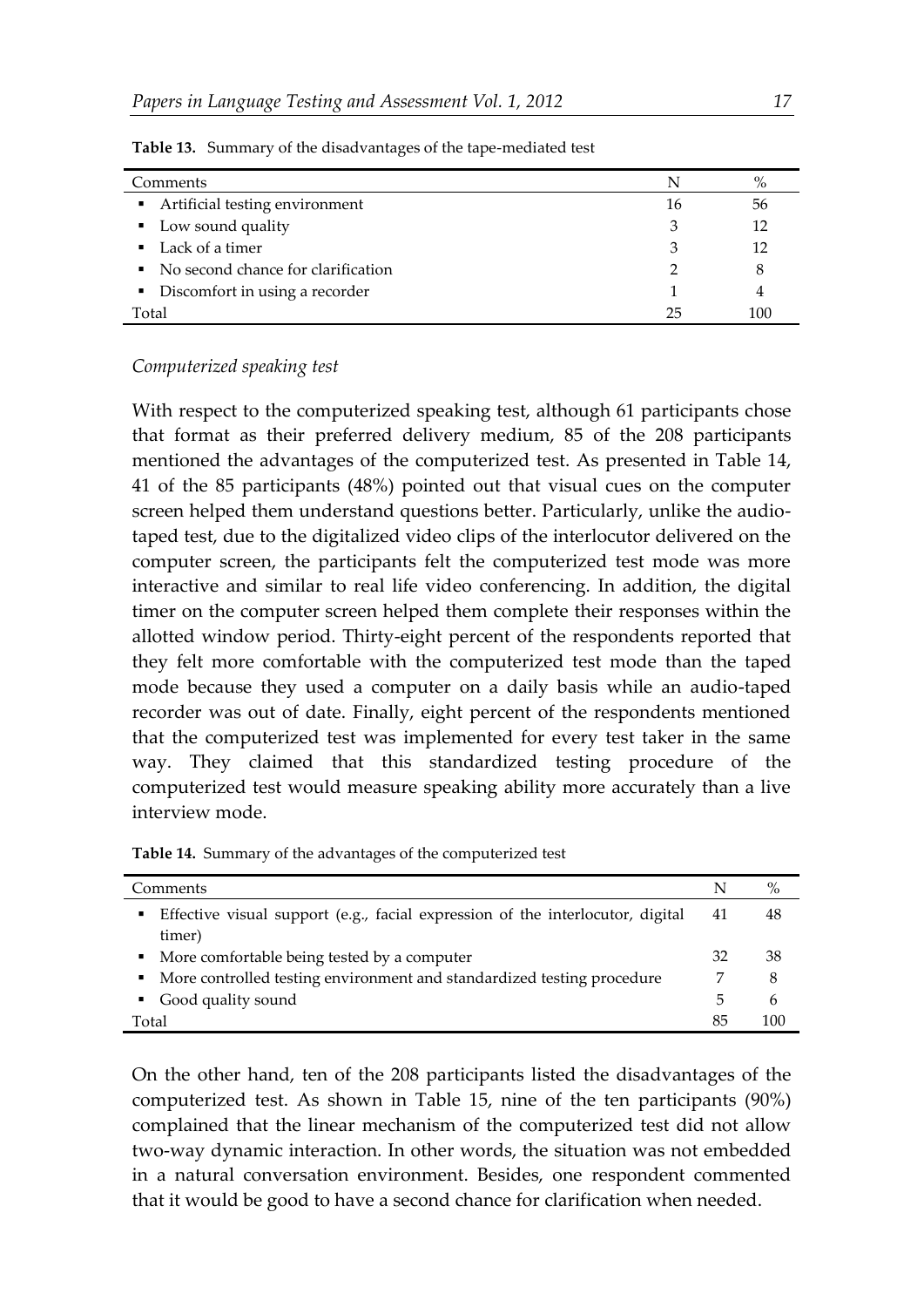| <b>Table 15.</b> Summary of the disadvantages of the computerized test |  |     |  |  |
|------------------------------------------------------------------------|--|-----|--|--|
| Comments                                                               |  |     |  |  |
| • Lack of two-way dynamic interaction                                  |  | 90  |  |  |
| • No second chance for clarification                                   |  | 10  |  |  |
| Total                                                                  |  | 100 |  |  |

### *Face-to-face interview*

Although 131 participants chose a live interview as their preferred test format, 165 of the 208 participants mentioned the advantages of a live interview. As shown in Table 16, 112 respondents (68%) described a face-to-face interview setting as an authentic real world situation.

The following sample response implied that two-way interactions would efficiently collect authentic speech samples: "Interaction with people helps me speak more fluently. Considering that a computer does not allow me to interact, it would not be fair to assume that the test score reflects my daily interactive communication skills." Further, unlike the standardized procedure of the technology-mediated speaking tests, a live interview allowed for relatively greater flexibility. The respondents reported that they could benefit from having the flexibility to choose discussion topics (16%) and to ask for clarification (9%) and feedback (7%) through the interaction with a human interlocutor.

| Comments                                          | N   | $\%$ |
|---------------------------------------------------|-----|------|
| • Authentic/natural conversation environment      | 112 | 68   |
| • Flexibility in time and in the choice of topics | 26  | 16   |
| • Possible second chance for clarification        | 16  |      |
| • Availability of immediate feedback              | 11  |      |
| Total                                             | 165 | 100  |

On the other hand, as presented in Table 17, 26 of the 41 respondents (63%) reported discomfort when an interviewer was watching them through the entire interview and judging what they said and how they completed given tasks. Further, due to its flexibility, 34% of the respondents were concerned about possible variance that might be caused by different personalities, accents, bias, and background across human interviewers interacting with an interviewee.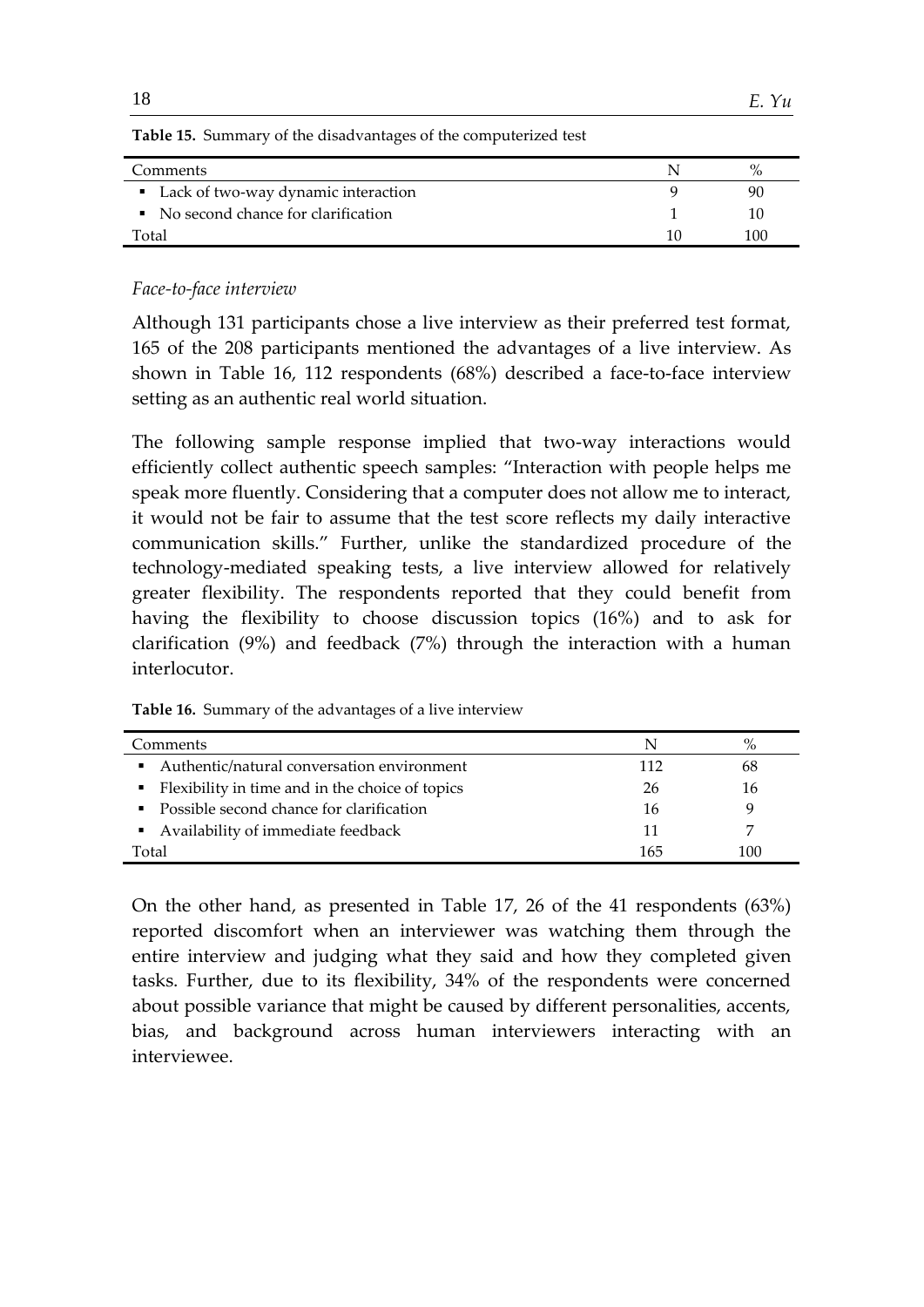| Comments                                |    |     |
|-----------------------------------------|----|-----|
| • Discomfort with being judged          | 26 |     |
| • Possible variance across interviewers | 14 |     |
| Time consuming<br>$\blacksquare$        |    |     |
| Total                                   |    | 100 |

**Table 17.** Summary of the disadvantages of a live interview

Finally, as presented in Table 11, seven of the 208 participants showed no preference for any test delivery medium. One of the respondents stated, "If I can speak English very well, I won't care about the test format."

To summarize, those reporting a preference for a face-to-face interview outnumbered those favoring the technology-mediated speaking tests. The twoway interaction with a human interlocutor and its customized test procedure were reported as the main advantages of a real-time interview. However, there were concerns about potential variation across human interlocutors. As a substitute for a live interview, a computerized speaking test was preferred over an audio-taped test. The controlled test environment and effective visual support were reported as the main advantages of a computerized test. However, the respondents suggested that the computerized test should adopt a two-way dynamic interface rather than a linear procedure. Last, there was not much comment on the audio-taped test. Although a few participants liked its consistent testing procedure, they commented on the lack of any visual support such as a timer.

# **Discussion**

#### **Research question 1**

Given concerns about potential gender bias associated with technology, this study investigated the extent to which test taker gender, test delivery media, and test taker attitude toward test delivery media were related to test performance on different types of technology-mediated speaking tests. For this purpose, the conventional audio-taped SPEAK test and its computerized version were used.

First of all, as presented in Table 10, the results of the regression analysis confirmed that test takers' attitudes toward the test delivery media were the most significant predictor of their test results. More precisely, if the participants showed a more positive attitude toward the test delivery medium used in their test (whether tape or computer), they were more likely to perform better on that test. This finding about affective impact was consistent with those of Hill (1998) and Kenyon and Malabonga (2001). While we cannot be sure that it was attitude that caused the better performance, it may be worth taking steps to minimize potential resistance to the testing modality by giving plenty of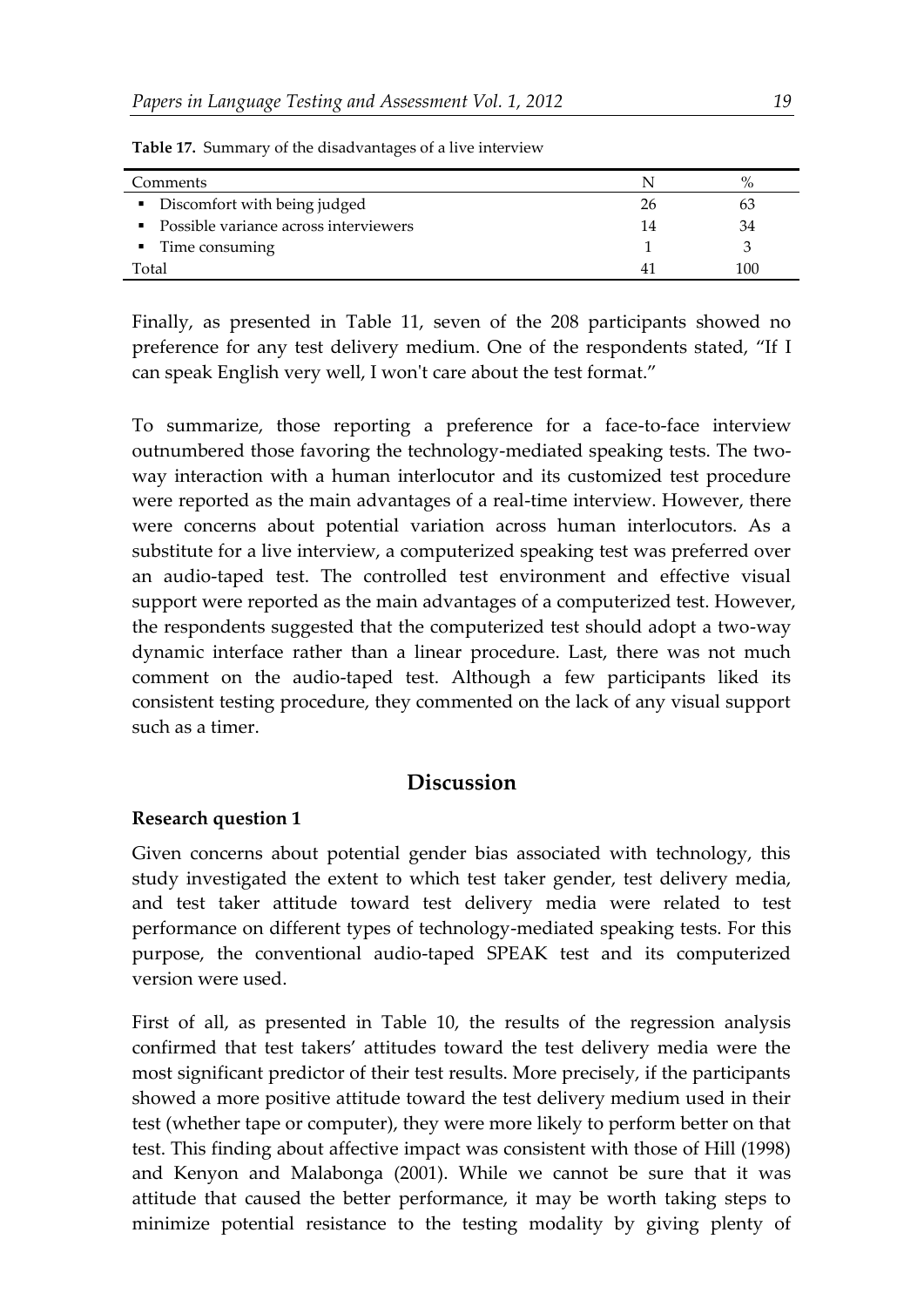practice opportunities and integrating test taker-friendly features such as replay function and a timer.

In addition, the two-way interaction between gender and the test delivery media was also significantly associated with the test results. Interestingly, the males taking the taped test ranked highest while the males taking the computerized one ranked lowest, which was significantly lower than the females' performance on both tests. Unlike critical applied linguistic scholars' concerns about gender-related bias on technology-mediated assessment, the present study found that the male participants reacted more sensitively to the test modality and males might take advantage in relatively more artificial testing environment, as the participants pointed out, created by the tape-based testing mode. These findings, while they do not constitute firm evidence of bias, given the lack of any independent controls for test taker ability, imply that a certain test medium might favor a particular group of test takers. Given that fairness is an essential foundation of test validity, a test should function equally and appropriately across all groups of test takers. Thus, further research on the impact of different test delivery media on test outcomes is necessary to enhance not only comparability across test delivery media but also test validity.

### **Research question 2**

Since test takers' attitude toward a test delivery medium was significantly related to test results, further analysis was conducted to identify preference for a test delivery medium and to investigate the perceived advantages and disadvantages of an audio-taped speaking test, a computerized test, and a live face-to-face interview. As shown in Table 11, 63% of the participants preferred a human interlocutor-mediated oral proficiency test over the two technologymediated tests. The main reason for the choice was their belief that a live faceto-face interview situated a test taker in natural two-way conversation environment that enabled him or her to have flexible interaction with a human interlocutor. On the other hand, the standardized test procedure of the technology-mediated tests restricted these flexibilities. Interestingly, at the same time, the standardized test procedure was reported as one of the advantages of the technology-mediated tests. Since test takers perceive testing modalities differently, a choice of modality should be dictated by the purpose and context of use. For example, a live interview with human testers may be best if interaction is a critical feature of target language use situation.

Responses from test takers in this study have implications for optimizing the testing environment in relation to each test delivery medium. First, with regard to the computerized test, the artificial aspects of the technology-mediated tests were reported to be the main problem and most participants believed that their communicative ability should be measured in a real-life situation. In fact, since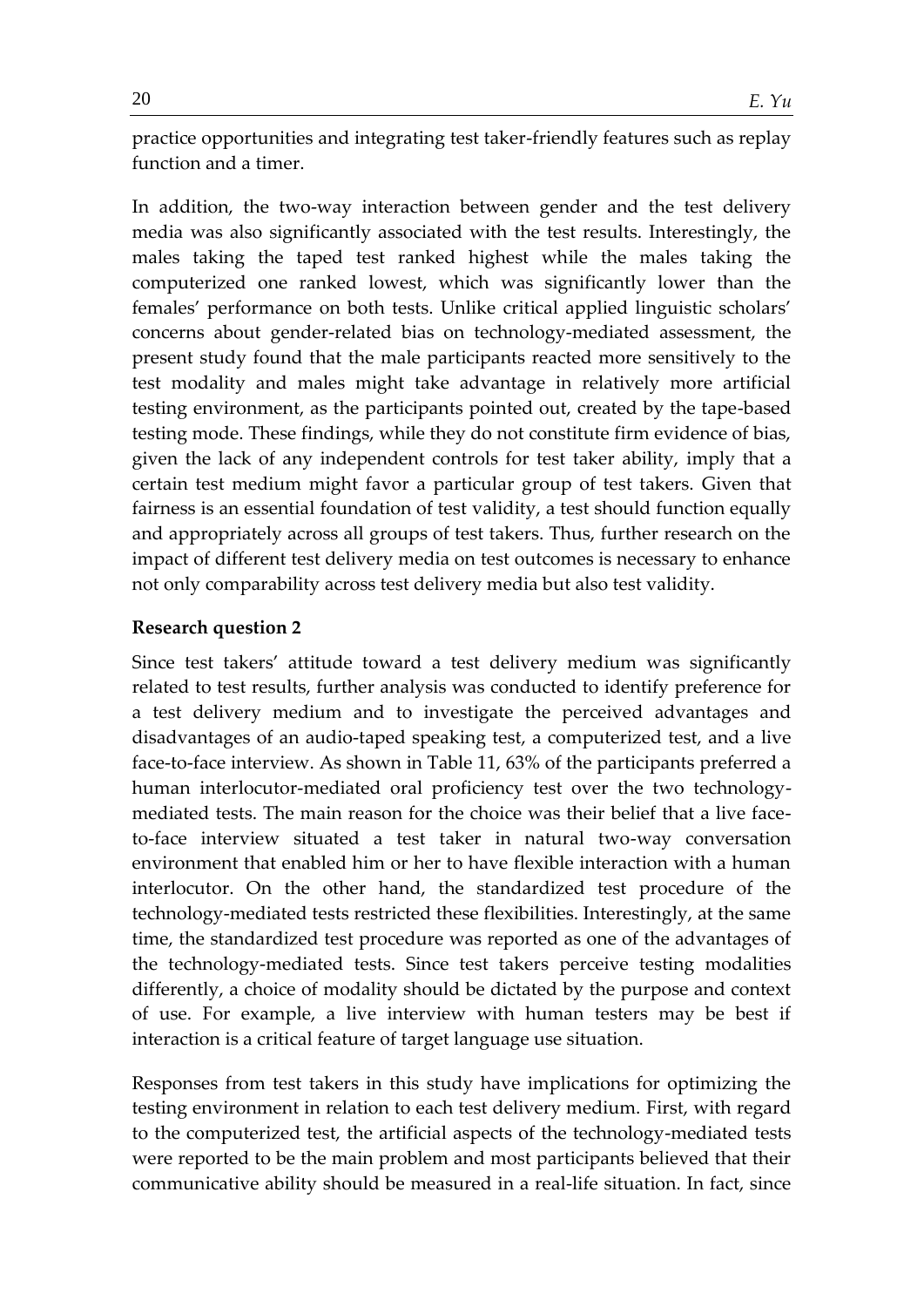this study was conducted, artificiality may be less of a problem in a computerbased testing environment. Advances in technology enable integration of various digital multimedia into a test package and can keep a test more interactive and live. Including an interactive interface would allow a user to have more dynamic interaction with the machine and accordingly yield richer and more authentic speech samples.

Second, there was concern among respondents about the lack of immediate feedback in the computerized modality. In fact, this problem has been addressed as a result of advances in speech recognition technology, which enables automatic scoring (Bernstein, Moere & Cheng, 2010; Franco et al., 2010; Xi, 2010). The technology would reduce the potential variance in rating that might occur among human raters. Last, although most of the participants felt comfortable with using a computer, those who have had limited exposure to a computer could be assisted with a tutorial on test equipment undertaken before the test administration. Perhaps as a safeguard, a mandatory tutorial should be designed for all test takers to reduce possible confounding effects of the testing medium.

As was the case with the computerized test, lack of interaction was reported as the main problem of the audio-taped SPEAK test. The participants also mentioned that having a second chance for clarification would make the testing procedure interactive. The constraints of the taped test format mean that the inclusion of "replay" and/or "record again" features is not feasible. A supplementary test booklet with appropriate visual and text information could, however, be provided as a resource for a test taker. The inclusion of a timer would also help a test taker with time management and ultimately, increase the chances of collecting more ratable response samples. In addition, considering that some of the participants complained about a shortage of time, the amount of time allotted for each test item on the SPEAK should be reviewed and appropriately adjusted. Last, there was concern about misuse of the cassette tape recorder. Since the recorder is not often used nowadays, some of the participants felt uncomfortable using the equipment. Thus, a well-developed tutorial would reduce possible confounding effects of the testing procedure on speaking performance.

As a live interview was not conducted as part of the current study, participants' comments about interview formats were based on their various experiences with that format in the past. Despite inconsistent experiences, as presented in Table 17, the majority of the respondents mentioned that they felt distressed at being judged by a human interlocutor during interview. One solution to this would be to train the interviewer to create a positive relationship with test takers. Rapport between a human interlocutor and a test taker might reduce such test anxiety. In addition, there was concern about potential variance across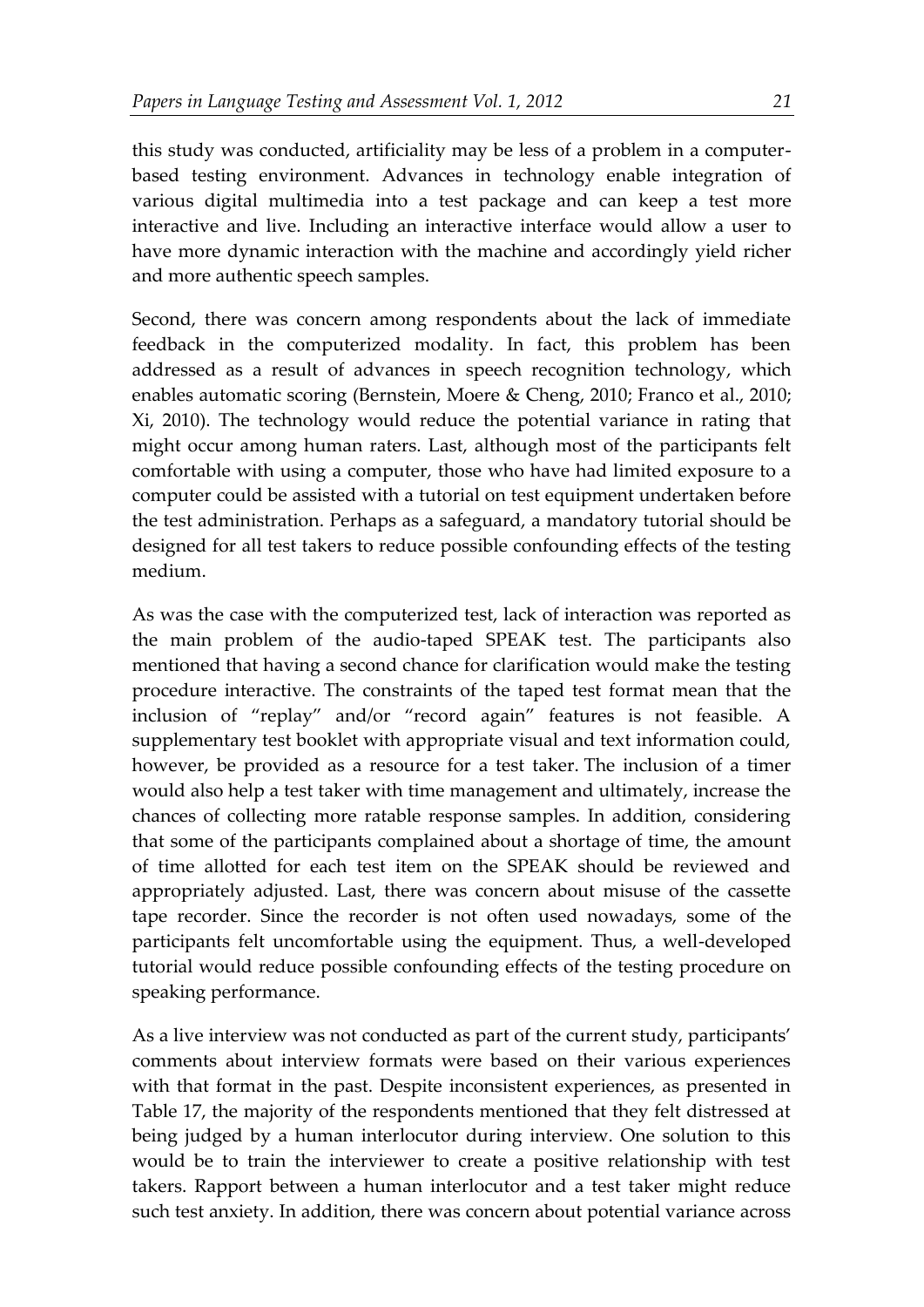human interviewers. This might be mitigated by the use of a standardized interview protocol as is standard practice for the ACTFL/ILR Oral Proficiency Interview and the International English Language Testing System (IELTS). Such standardization is however potentially at adds with rapport building in the sense that it might make it difficult for the interviewer to respond sympathetically to individual interviewees' anxiety about the face-to-face encounter.

### **Limitations**

There were four limitations in this study. First, since the participants were volunteers, the researcher could not ask them to take more than one test. Accordingly, this study could not adopt counter balanced design, which would allow for more systematic comparison of the medium of delivery. Furthermore, any comments on the live interview may be based on inconsistent past experience from person to person because that format was not adopted for the current study. In addition, the SPEAK scores were the only available measure of language ability for this study. Ideally an independent measure of ability should have been used to ensure that the random assignment of individuals to different test modes resulted in matched ability groupings. Any group differences in speaking test performance could then have been more confidently attributed to bias associated with the medium of test delivery. Third, as the SPEAK test was used as a placement test for international graduate students at the research site, participant recruitment was limited to international graduate students. A study with different groups of people might yield different research results. Last, because the present study aimed to investigate the effects of gender and test delivery media, other possible significant predictors of test takers' responses were excluded from the model. Therefore, the findings of this study should be interpreted carefully.

# **Conclusion**

There is a growing awareness of social responsibility among linguists with an emphasis on the importance of considering how tests are used, as well as how test results are interpreted (Bachman, 1990; Messick, 1989). Indeed, since a test may have a significant impact on individuals' life chances (Shohamy, 1998, 2001), there is urgent need for data-driven research on issues of fairness and justice in language testing. Responding to this need, the present study conducted data-driven validation research on technology-mediated speaking tests with a focus on potential gender effects and their interaction with the test delivery medium. The present study found that attitude towards a particular test delivery medium was significantly associated with test results. The twoway interaction between gender and test delivery medium was also a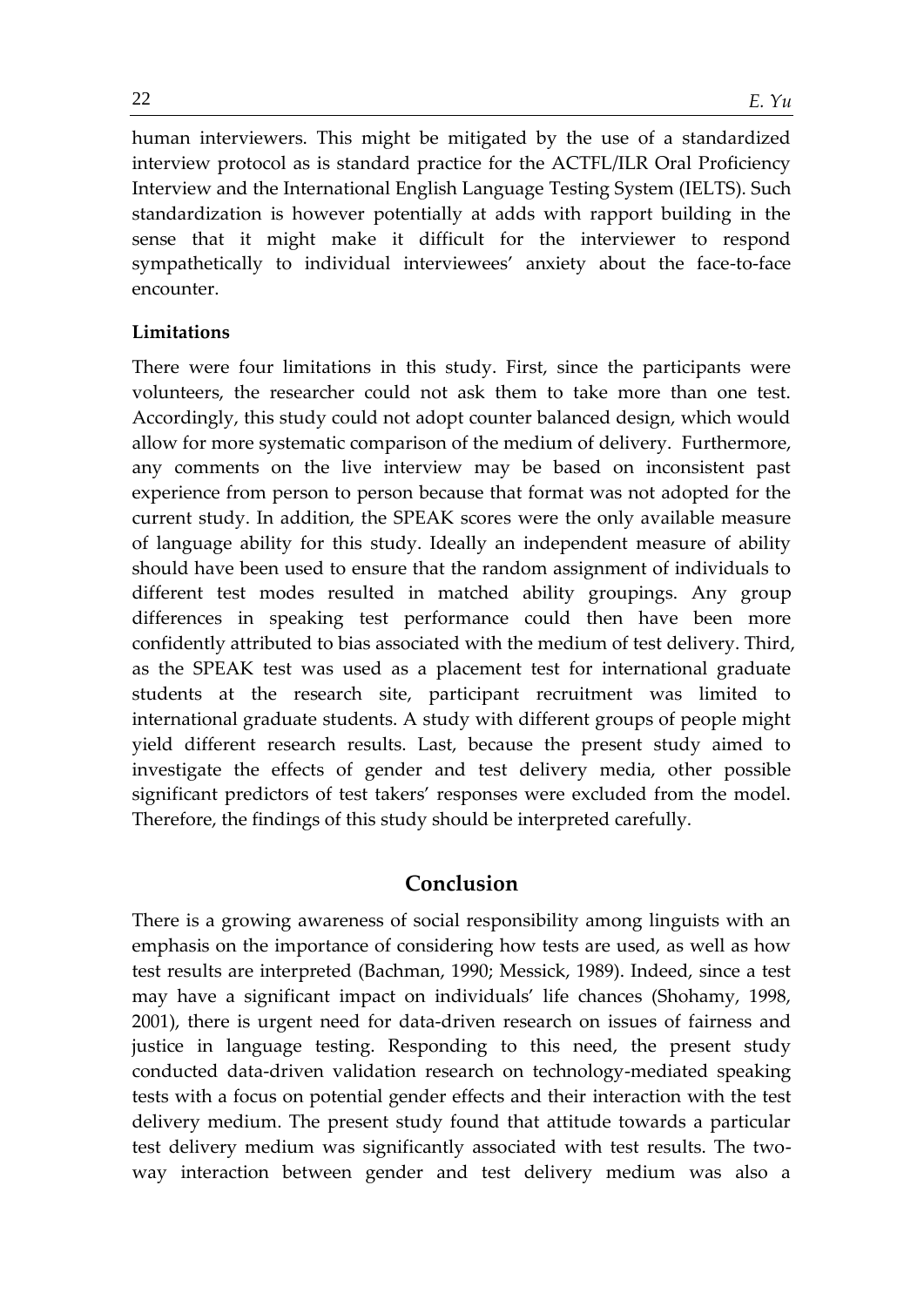significant predictor of test results, suggesting a possible unfair advantage for males on the tape-based testing mode and vice-versa for females on the computer-delivered test. Thus, it is important to understand the impact on performance of a testing modality. A test medium should be selected for a specific test situation with great caution and an ongoing effort should be made to control for the possible confounding effects of the test delivery medium.

# **Acknowledgements**

My appreciation goes to many people who joined this journey. Special thanks go to Catherine Elder and the anonymous reviewers for their constructive feedback. The dataset used for this manuscript was a part of my unpublished doctoral dissertation. The preliminary findings of the study were presented at the Annual Meeting of the American Association for Applied Linguistics and at the TESOL Convention in 2007.

# **The author**

Eunjyu Yu is an Assistant Professor of English at State University of New York at Canton. Her research interests include language assessment, computerassisted language learning, sociolinguistics, and literacy.

### **References**

- Alderson, J. C. (2000). Technology in testing: the present and the future. *System*, *28*, 593-603.
- American Council on the Teaching of Foreign Languages. (2009). *ACTFL/ILR Oral Proficiency Interview Tester Training Manual*.
- American Association of University Women Educational Foundation. (1999). *Gender Gaps: Where Schools Still Fail Our Children*. Washington, DC: AAUW.
- American Association of University Women Educational Foundation. (2000). *Tech-savvy: Educating girls in the new computer age*. Washington, DC: AAUW.
- Arnett, K. & Haglund, J. (2001). American Council on the Teaching of Foreign Languages Oral Proficiency Interview. *The Canadian Modern Language Review, 58*(2), 312-18.
- Bachman, L. (1990). *Fundamental considerations in language testing*. Oxford: Oxford University Press.
- Bachman, L. (2005). *Statistical analyses for language assessment*. Cambridge: Cambridge University Press.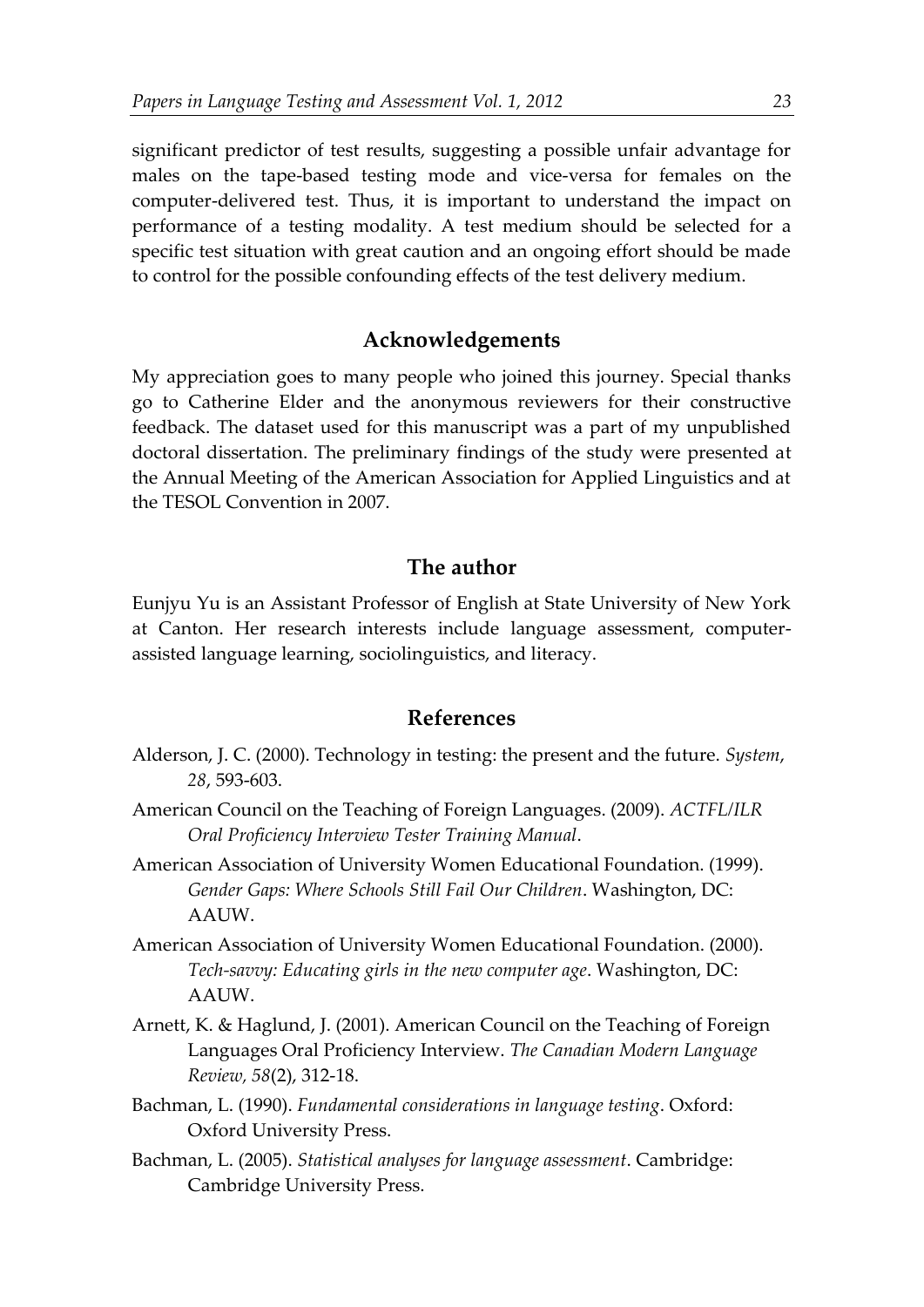- Berk, R. (1984). Selecting the index of reliability. In R. A. Berk (Ed.), *A guide to criterion-referenced test construction* (pp. 231-266). Baltimore: Johns Hopkins University Press.
- Bernstein, J., Moere, A. & Cheng, J. (2010) Validating automated speaking tests. *Language Testing*, 27, 355-377.
- Brown, J. D. (2004). For computerized language tests, potential benefits outweigh problems. *Essential Teacher*, *1*(4), 37-40.
- Brown, A. & McNamara, T. (2004). "The Devil Is in the Detail": Researching gender issues in language assessment. *TESOL Quarterly*, *38*, 524-538.
- Brown, T. (2006). *Confirmatory factor analysis for applied research*. New York: Guilford.
- Buckingham, A. (1997). *Oral language testing: Do the age, status, and gender of the interlocutor make a difference?* Unpublished master's thesis, University of Reading, Reading, England.
- Burstein, J., Frase, L. T., Ginther, A., & Grant, L. (1996). Technologies for language assessment. *Annual Review of Applied Linguistics*, *16*, 240-260.
- Chapelle, C. (2001). *Computer applications in second language acquisition*. Cambridge: Cambridge University Press.
- Dean, A. & Voss, D. (1999). *Design and analysis of experiments*. New York: Springer.
- Educational Testing Service (ETS). (1982). *Guide to SPEAK*. Princeton, NJ: Educational Testing Service.
- Educational Testing Service (ETS). (1996). *TOEFL: Announcing computer-based testing*. NJ: Educational Testing Service.
- Elder, C., Iwashita, N. & McNamara, T. (2002). Estimating the difficulty of oral proficiency tasks: what does the test-taker have to offer? *Language Testing*, *19*, 347-368.
- Franco, H., Bratt, H., Rossier, R., Gadde, V. R., Shriberg, E., Abrash, V., & Precoda, K. (2010). EduSpeak®: A speech recognition and pronunciation scoring toolkit for computer-aided language learning applications. *Language Testing*, *27*, 401-418.
- Fulcher, G. (2000). The communicative legacy in language testing. *System, 28*, 483-497.
- Gill, R. & Grint, K. (1995). *The gender-technology relation: Contemporary theory and research*. Pennsylvania: Taylor & Francis Inc.
- Gwet, K. (2001). *Handbook of Inter-Rater Reliability: How to Estimate the Level of Agreement between Two or Multiple Raters*. Gaithersburg, Maryland: STATAXIS.
- Hawisher, G. E., & Self, C.L. (Eds.). (2000). *Global literacies and the World-Wide*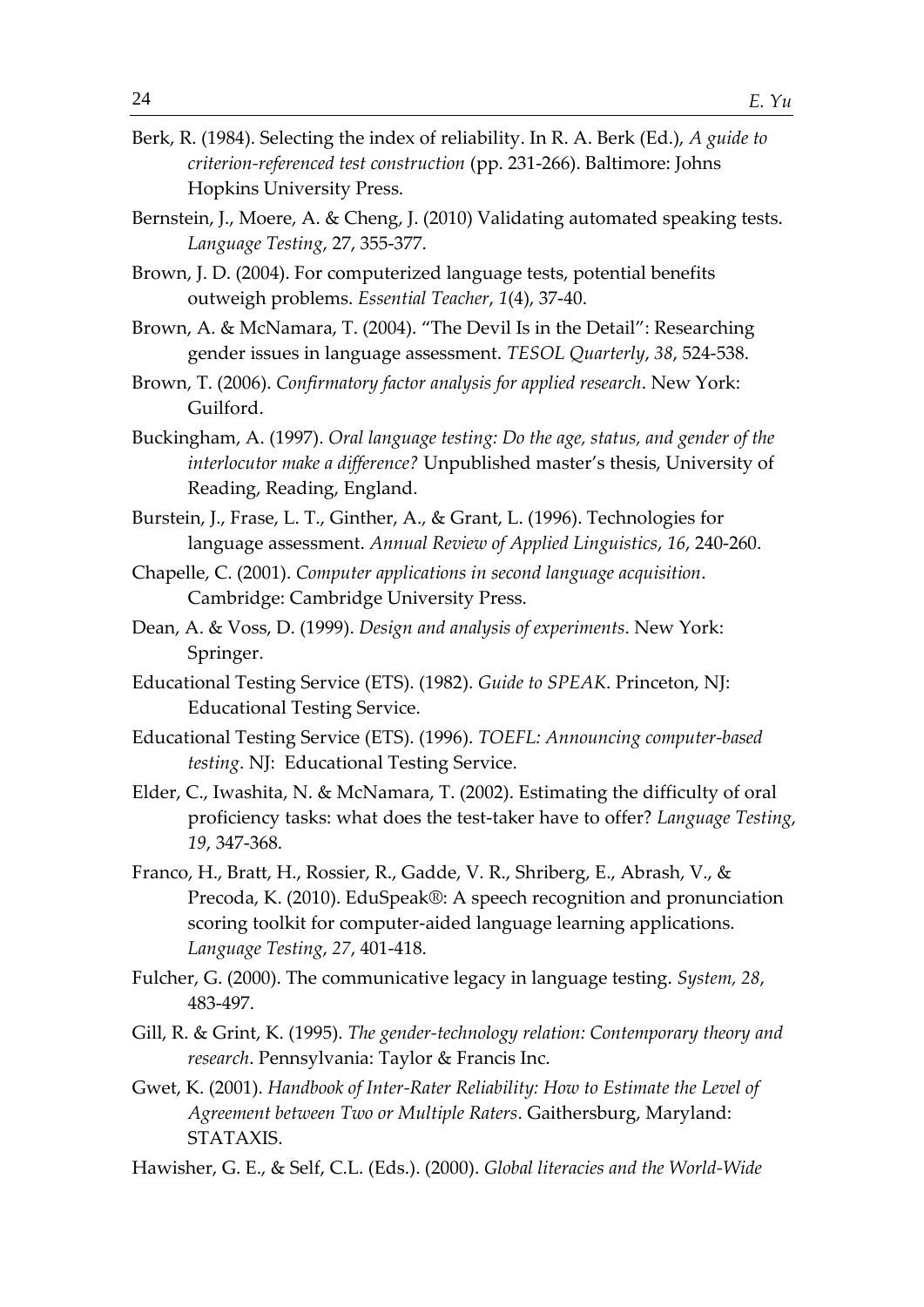*Web*. London: Routledge.

- Hill, K. (1998). The effect of test-taker characteristics on reactions to and performance on an oral English proficiency test. In A. Kunnan (Ed.), *Validation in language assessment* (pp. 209-229). New Jersey: Lawrence Erlbaum.
- Kenyon, D. M. & Malabonga, V. (2001). Comparing examinee attitudes toward computer-assisted and other oral proficiency assessments. *Language Learning & Technology*, *5*(2), 60-83.
- Kirsch, I., Jamieson, J., Taylor, C. & Eignor, D. (1998). Computer familiarity among TOEFL examinees. *TOEFL Research Report*, *59*.
- Kunnan, A. (2000). Fairness and justice for all. In A. Kunnan (Ed.), *Fairness and validation in language assessment* (pp. 1-14). Cambridge: Cambridge University Press.
- Lumley, T. & O'Sullivan, B. (2005). The effect of test-taker gender, audience and topic on task performance in tape-mediated assessment of speaking. *Language Testing*, *22*(4), 415-437.
- Messick, S. (1989). Validity. In R.L. Linn (Ed.), *Educational measurement* (3rd ed.). (pp. 13-103). New York: Macmillan.
- Norris, J. M. (2001). Concerns with computerized adaptive oral proficiency assessment. *Language Learning & Technology*, *5*(2), 99-105.
- O'Loughlin, K. (2002). The impact of gender in oral proficiency testing. *Language Testing*, *19*(2), 169-192.
- Pavlenko, A. (2001). Bilingualism, Gender and ideology. *International Journal of Bilingualism*, *5*, 117-151.
- Pennycook, A. (2001). *Critical applied linguistics*. New Jersey: Lawrence Erlbaum Associates.
- Roever, C. (2001). Web-based language testing. *Language Learning & Technology, 5*(2), 84-94.
- Scott, M. L. (1986). Student affective reactions to oral language tests. *Language Testing*, *3*, 99-118.
- Shohamy, E. (1982). Affective considerations in language testing. *The Modern Language Journal*, *66*, 13-17.
- Shohamy, E. (1998). Critical language testing and beyond. *Studies in Educational Evaluation*, *24*(4), 331-345.
- Shohamy, E. (2001). *The power of tests*. England: Pearson Education Limited.
- Spolsky, B. (1995). Measured words: the development of objective language testing. Oxford: Oxford University Press
- SPSS Inc. (2007). SPSS for Windows version 15. Chicago, IL: SPSS Inc.
- Stemler, S. E. (2004). A comparison of consensus, consistency, and measurement approaches to estimating interrater reliability. *Practical Assessment,*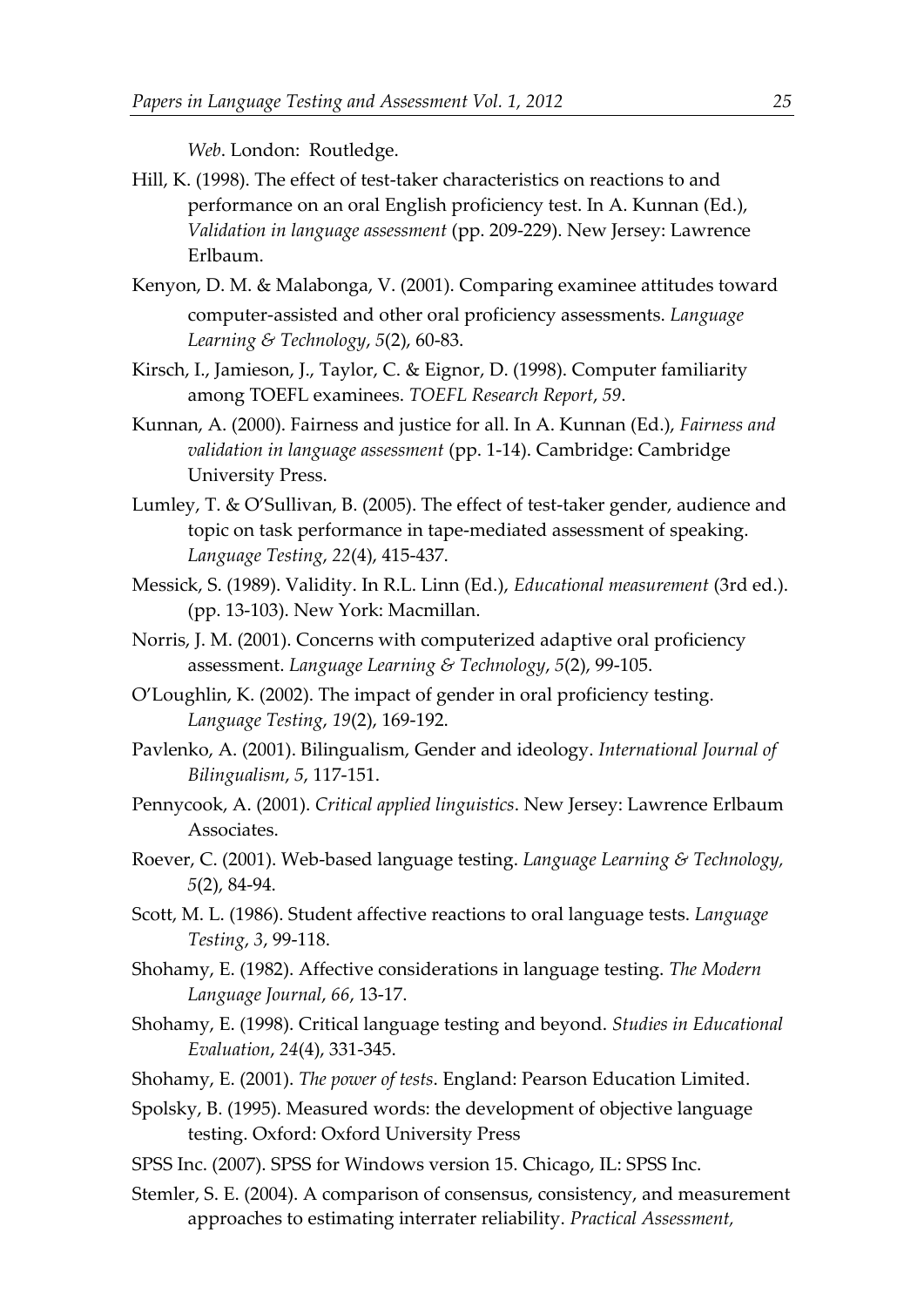*Research & Evaluation*, *9*(4). Retrieved from http://PAREonline.net/getvn.asp?v=9&n=4.

- Taylor, C., Jamieson, J., Eignor, D., & Kirsch, I. (1998). The relationship computer familiarity and performance on computer-based TOEFL test tasks. *TOEFL Research Report*, *61*.
- Warschauer, M. (1999). *Electronic literacies: language, culture, and power in online education*. NJ: Lawrence Erlbaum Associates.
- Xi, X. (2010) Automated scoring and feedback systems: Where are we and where are we heading? *Language Testing*, *27*, 291-300.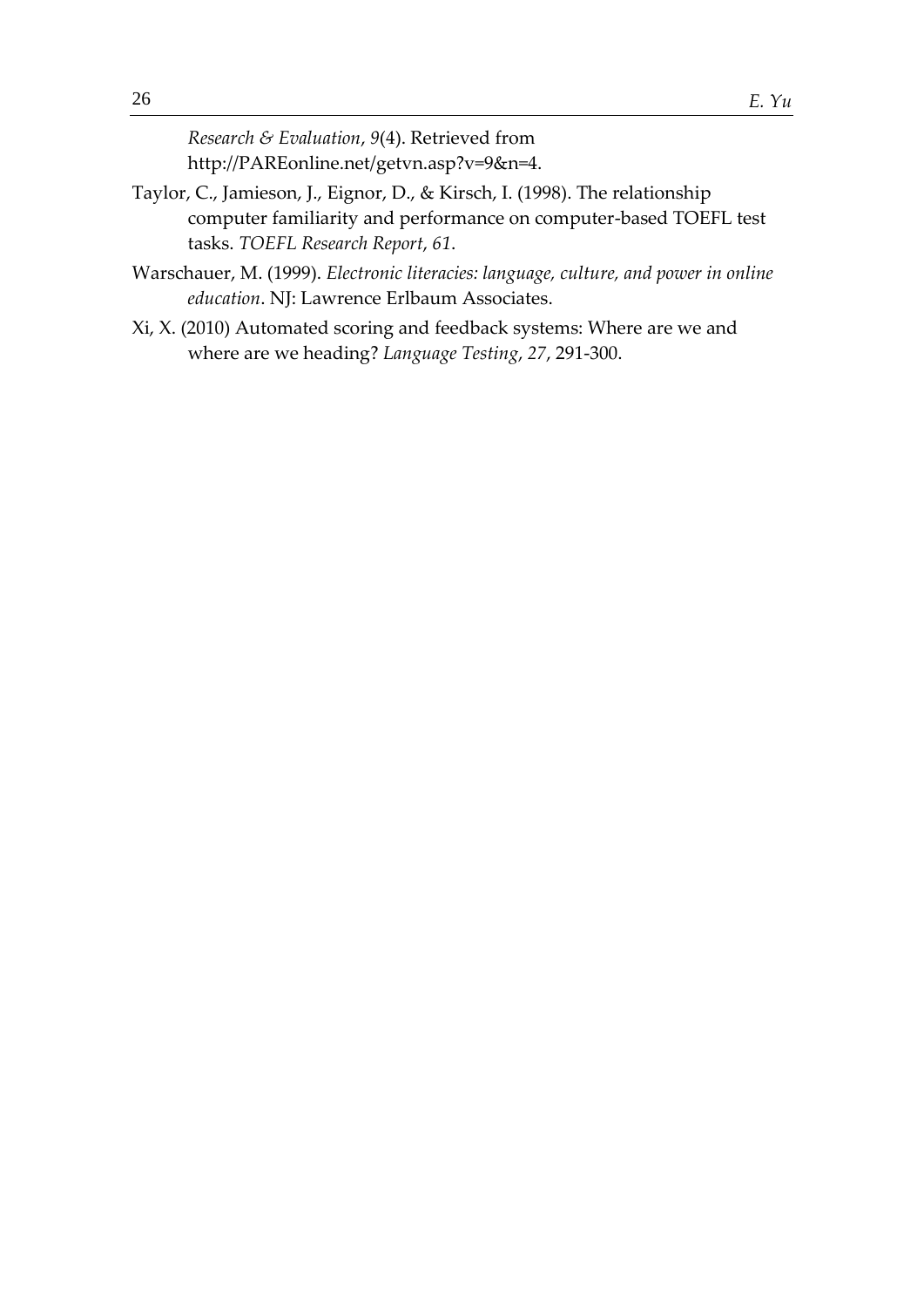# **Appendix A**

#### THE SPEAK FORMAT AND SECTION DESCRIPTION

Format of the Test

The speaking proficiency test included in SPEAK consists of seven sections, each requiring a different speaking activity. The first section is an unscored "warm-up" in which the examinee responds orally to a few brief biographical questions provided on the test tape.

In the second section, the examinee is allowed time for preliminary silent reading of a passage of about 125 words and then is instructed to read the passage aloud. Scoring is based on pronunciation and overall clarity of speech.

In the third section, the examinee is asked to complete a series of 10 partial sentences in a way that conveys meaning and is grammatically correct.

The fourth section of the test consists of six line drawings that tell a continuous story. After studying the drawings briefly, the examinee is asked to tell the story that is depicted, using past tense narration.

In the fifth section, the examinee looks at a single line drawing and answers several spoken questions about the picture.

The sixth section consists of a series of spoken questions intended to elicit relatively free and somewhat more lengthy responses. Questions requiring both straightforward descriptions of common objects and fairly open-ended expressions of opinion are included. The linguistic quality and adequacy of communication, not the factual content of the responses, are at issue in scoring.

In the seventh and final section, the examinee sees a printed schedule, such as the outline for a course or a conference, and is asked to describe the schedule aloud, as though informing a group of listeners.

Scores. Each examinee receives four different scores: an overall comprehensibility score and scores for each of three diagnostic areas pronunciation, grammar, and fluency. Overall comprehensibility scores are based on a scale ranging from 0 to 300; each of the three diagnostic area scores is based on a scale ranging from 0.0 to 3.0.

Source: Educational Testing Service. (1982). *Guide to SPEAK*. Princeton, NJ: Educational Testing Service, p. 7.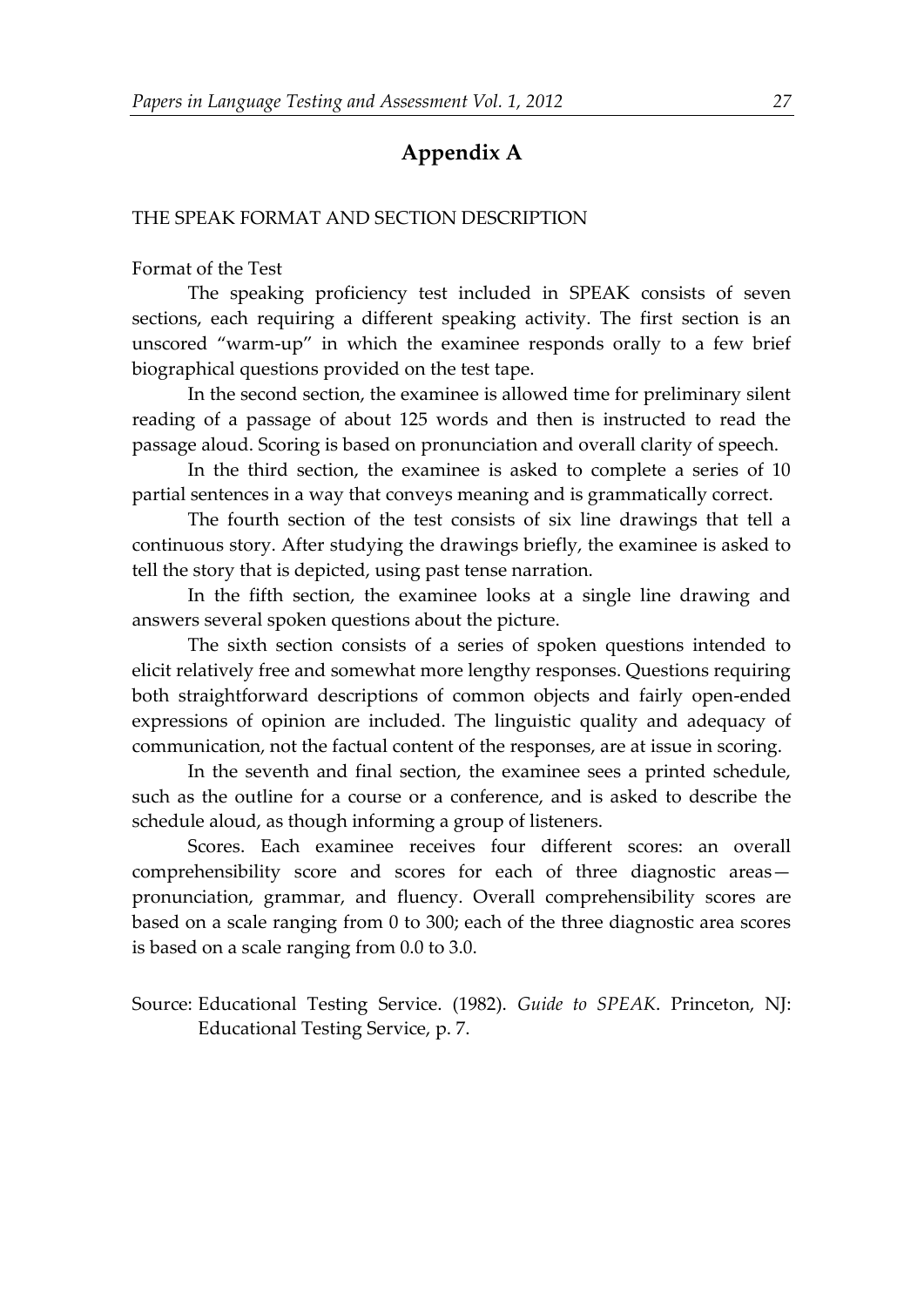# **Appendix B**

The SPEAK Scoring Key

### **Overall Comprehensibility**

- 0 90 Overall comprehensibility too low in even the simplest type of speech.
- 100 140 Generally not comprehensible because of frequent pauses and /or rephrasing, pronunciation errors, limited grasp of vocabulary, or lack of grammatical control.
- 150 190 Generally comprehensible but with frequent errors in pronunciation, grammar, choice of vocabulary items, and with some pauses or rephrasing.
- 200 240 Generally comprehensible with some errors in pronunciation, grammar, choice of vocabulary items, or with pauses or occasional rephrasing.
- 250 300 Completely comprehensible in normal speech, with occasional grammatical or pronunciation errors in very colloquial phrases.

### **Subcategories:**

### **Pronunciation**

- 0 : Frequent phonemic errors and foreign stress and intonation patterns that cause the speaker to be unintelligible.
- 1 : Frequent phonemic errors and foreign stress and intonation patterns that cause the speaker to be occasionally unintelligible.
- 2 : Some consistent phonemic errors and foreign stress and intonation patterns, but speaker is intelligible.
- 3 : Occasional nonnative pronunciation errors, but speaker is always intelligible.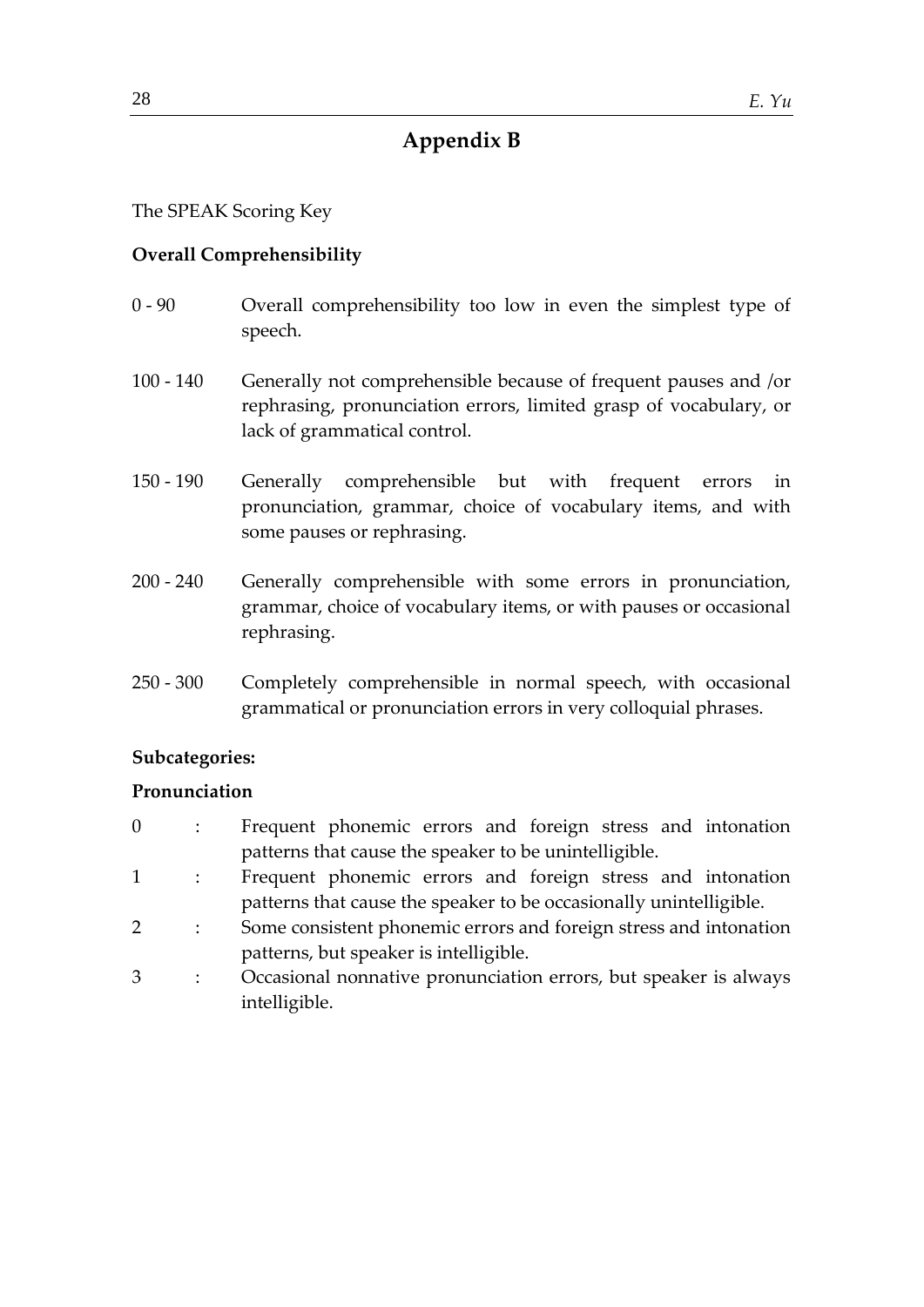# **Grammar**

|  | Virtually no grammatical or syntactical control except in simple |
|--|------------------------------------------------------------------|
|  | stock phrases.                                                   |

- 1 : Some control of basic grammatical construction but with major and /or repeated errors that interfere with intelligibility.
- 2 : Generally good control in all constructions with grammatical errors that do not interfere with overall intelligibility.
- 3 : Sporadic minor grammatical errors that could be made inadvertently by native speakers.

# **Fluency**

- 0 : Speech is so halting and fragmentary or has such a nonnative flow that intelligibility is virtually impossible.
- 1 : Numerous nonnative pauses and/or a nonnative flow that interferes with intelligibility.
- 2 : Some nonnative pauses but with a more nearly native flow so that the pauses do not interfere with intelligibility.
- 3 : Speech is smooth and effortless, closely approximating that of a native speaker.

# **Comprehensibility**

- 0 : Overall comprehensibility too low in even the simplest type of speech.
- 1 : Generally not comprehensible because of frequent pauses and /or rephrasing, pronunciation errors, limited grasp of vocabulary, or lack of grammatical control.
- 2 : Comprehensible with errors in pronunciation, grammar, or choice of vocabulary items, or infrequent pauses or rephrasing.
- 3 : Completely comprehensible in normal speech with occasional grammatical or pronunciation errors.
- Source: Educational Testing Service. (1982). *Guide to SPEAK*. Princeton, NJ: Educational Testing Service, pp. 8 & 16.